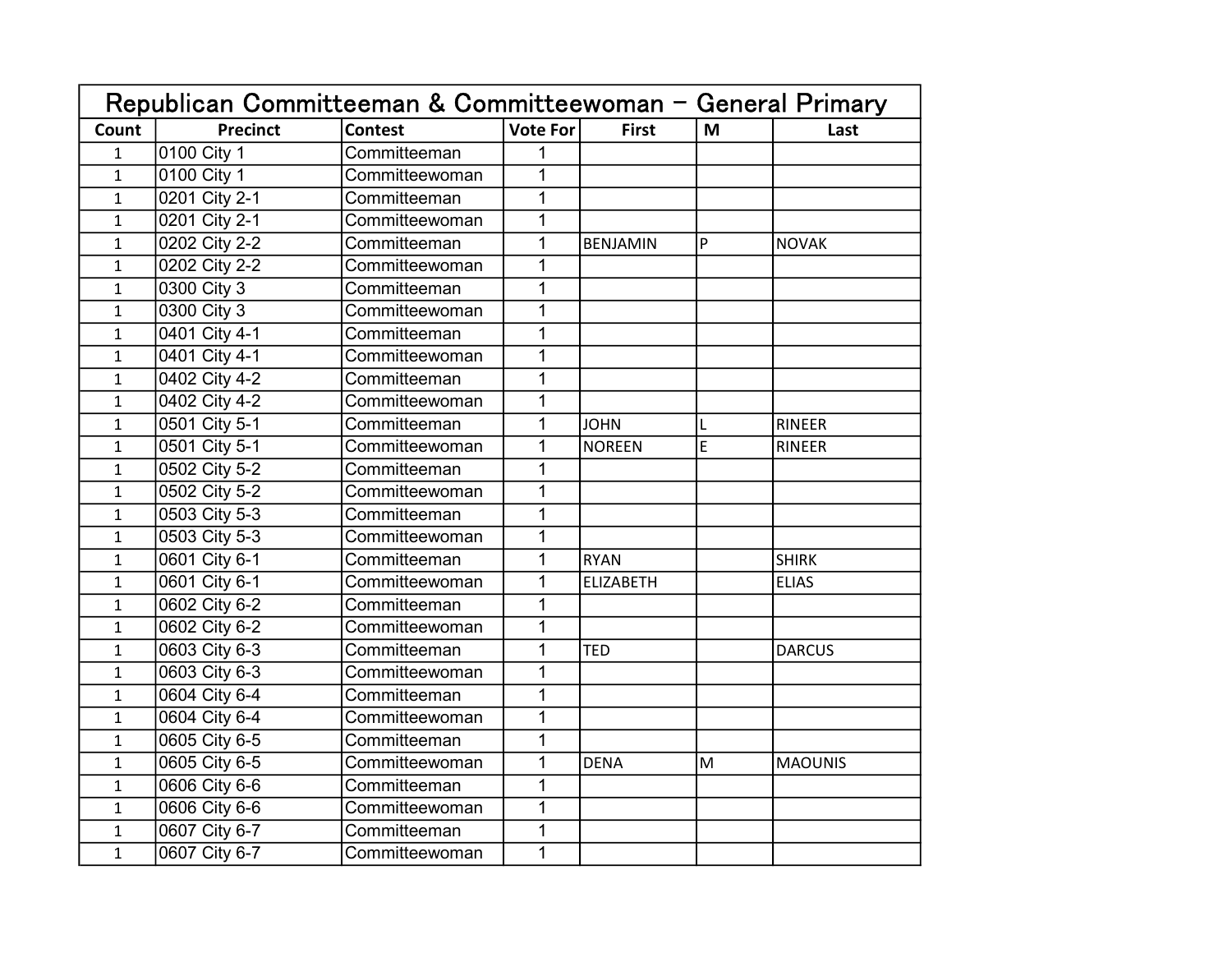| 1            | 0608 City 6-8 | Committeeman   | 1 |               |               |
|--------------|---------------|----------------|---|---------------|---------------|
| $\mathbf{1}$ | 0608 City 6-8 | Committeewoman | 1 |               |               |
| $\mathbf 1$  | 0701 City 7-1 | Committeeman   | 1 |               |               |
| $\mathbf{1}$ | 0701 City 7-1 | Committeewoman | 1 |               |               |
| $\mathbf{1}$ | 0702 City 7-2 | Committeeman   | 1 |               |               |
| $\mathbf{1}$ | 0702 City 7-2 | Committeewoman | 1 |               |               |
| $\mathbf{1}$ | 0703 City 7-3 | Committeeman   | 1 |               |               |
| $\mathbf 1$  | 0703 City 7-3 | Committeewoman | 1 |               |               |
| $\mathbf 1$  | 0704 City 7-4 | Committeeman   | 1 |               |               |
| $\mathbf 1$  | 0704 City 7-4 | Committeewoman | 1 |               |               |
| $\mathbf{1}$ | 0705 City 7-5 | Committeeman   | 1 |               |               |
| $\mathbf{1}$ | 0705 City 7-5 | Committeewoman | 1 |               |               |
| $\mathbf{1}$ | 0706 City 7-6 | Committeeman   | 1 |               |               |
| $\mathbf 1$  | 0706 City 7-6 | Committeewoman | 1 |               |               |
| $\mathbf 1$  | 0707 City 7-7 | Committeeman   | 1 | <b>WILLIE</b> | <b>BORDEN</b> |
| $\mathbf{1}$ | 0707 City 7-7 | Committeewoman | 1 | <b>BONITA</b> | <b>BORDEN</b> |
| $\mathbf{1}$ | 0708 City 7-8 | Committeeman   | 1 |               |               |
| $\mathbf{1}$ | 0708 City 7-8 | Committeewoman | 1 |               |               |
| $\mathbf 1$  | 0801 City 8-1 | Committeeman   | 1 |               |               |
| $\mathbf{1}$ | 0801 City 8-1 | Committeewoman | 1 |               |               |
| $\mathbf{1}$ | 0802 City 8-2 | Committeeman   | 1 |               |               |
| $\mathbf{1}$ | 0802 City 8-2 | Committeewoman | 1 |               |               |
| $\mathbf 1$  | 0803 City 8-3 | Committeeman   | 1 |               |               |
| $\mathbf 1$  | 0803 City 8-3 | Committeewoman | 1 |               |               |
| $\mathbf{1}$ | 0804 City 8-4 | Committeeman   | 1 |               |               |
| $\mathbf{1}$ | 0804 City 8-4 | Committeewoman | 1 |               |               |
| $\mathbf{1}$ | 0805 City 8-5 | Committeeman   | 1 |               |               |
| $\mathbf 1$  | 0805 City 8-5 | Committeewoman | 1 |               |               |
| $\mathbf 1$  | 0806 City 8-6 | Committeeman   | 1 |               |               |
| $\mathbf 1$  | 0806 City 8-6 | Committeewoman | 1 |               |               |
| $\mathbf{1}$ | 0807 City 8-7 | Committeeman   | 1 |               |               |
| $\mathbf{1}$ | 0807 City 8-7 | Committeewoman | 1 |               |               |
| $\mathbf 1$  | 0808 City 8-8 | Committeeman   | 1 | <b>JEVIN</b>  | ZIMMERMAN     |
| 1            | 0808 City 8-8 | Committeewoman | 1 | <b>AMANDA</b> | ZIMMERMAN     |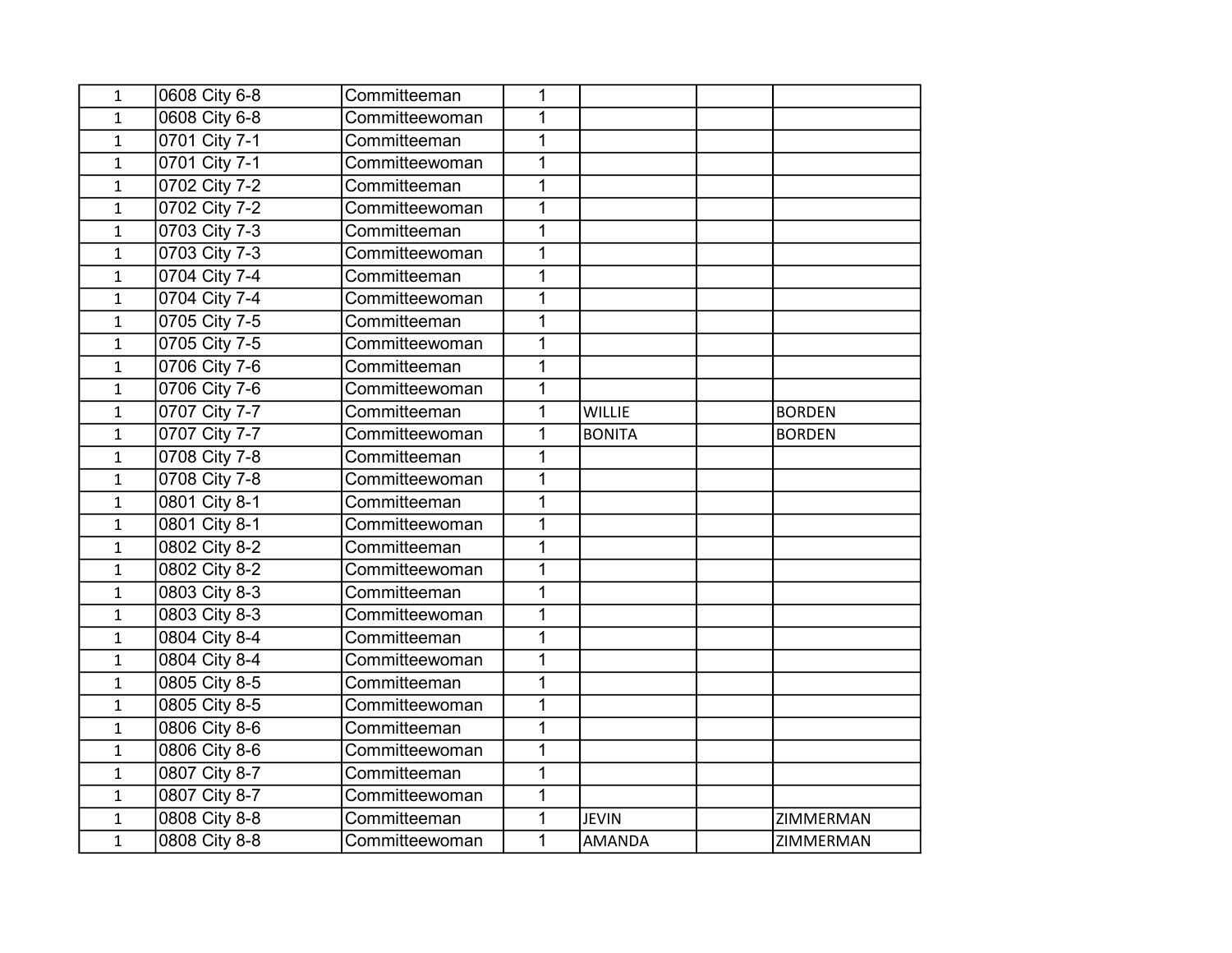| $\mathbf{1}$ | 0809 City 8-9   | Committeeman   | 1              | <b>JACOB</b>       |             | <b>GLENSOR</b>   |
|--------------|-----------------|----------------|----------------|--------------------|-------------|------------------|
| $\mathbf{1}$ | 0809 City 8-9   | Committeewoman | 1              |                    |             |                  |
| $\mathbf{1}$ | 0901 City 9-1   | Committeeman   | $\overline{1}$ | <b>ZACHARY</b>     |             | <b>PEIRSON</b>   |
| $\mathbf{1}$ | 0901 City 9-1   | Committeewoman | 1              | <b>LISA</b>        | К           | <b>COLÓN</b>     |
| $\mathbf{1}$ | 0902 City 9-2   | Committeeman   | 1              |                    |             |                  |
| $\mathbf{1}$ | 0902 City 9-2   | Committeewoman | 1              |                    |             |                  |
| $\mathbf{1}$ | 0903 City 9-3   | Committeeman   | 1              |                    |             |                  |
| $\mathbf{1}$ | 0903 City 9-3   | Committeewoman | $\mathbf 1$    |                    |             |                  |
| $\mathbf{1}$ | 0904 City 9-4   | Committeeman   | $\overline{1}$ |                    |             |                  |
| $\mathbf{1}$ | 0904 City 9-4   | Committeewoman | 1              |                    |             |                  |
| $\mathbf{1}$ | 0905 City 9-5   | Committeeman   | 1              | <b>CHRISTOPHER</b> | İN.         | <b>BROOKS</b>    |
| $\mathbf{1}$ | 0905 City 9-5   | Committeewoman | 1              |                    |             |                  |
| $\mathbf{1}$ | 1000 Adamstwn   | Committeeman   | $\overline{1}$ | <b>STEVEN</b>      |             | <b>DAVIS</b>     |
| $\mathbf{1}$ | 1000 Adamstwn   | Committeewoman | 1              | <b>CHERYL</b>      |             | <b>DAVIS</b>     |
| $\mathbf{1}$ | 1101 Akron-E    | Committeeman   | 1              | RANDALL            | M           | <b>JUSTICE</b>   |
| $\mathbf{1}$ | 1101 Akron-E    | Committeewoman | $\mathbf 1$    | ANGIE              |             | LEHMAN           |
| $\mathbf{1}$ | 1102 Akron-W    | Committeeman   | 1              | <b>GLEN</b>        | G           | <b>BEILER JR</b> |
| $\mathbf{1}$ | 1102 Akron-W    | Committeewoman | 1              | <b>HOPE</b>        | W           | <b>STAYER</b>    |
| $\mathbf{1}$ | 1200 Christiana | Committeeman   | $\mathbf 1$    | <b>ROBIN</b>       |             | <b>COFFROTH</b>  |
| $\mathbf{1}$ | 1200 Christiana | Committeewoman | 1              | M                  | <b>JOAN</b> | <b>HIRST</b>     |
| $\mathbf{1}$ | 1301 Columb-1   | Committeeman   | 1              | <b>RYAN</b>        |             | <b>SEXTON</b>    |
| $\mathbf{1}$ | 1301 Columb-1   | Committeewoman | 1              |                    |             |                  |
| $\mathbf{1}$ | 1304 Columb-4   | Committeeman   | 1              |                    |             |                  |
| $\mathbf{1}$ | 1304 Columb-4   | Committeewoman | $\overline{1}$ |                    |             |                  |
| $\mathbf{1}$ | 1305 Columb-5   | Committeeman   | 1              |                    |             |                  |
| $\mathbf{1}$ | 1305 Columb-5   | Committeewoman | 1              |                    |             |                  |
| $\mathbf{1}$ | 1306 Columb-6   | Committeeman   | $\mathbf 1$    | <b>LEO</b>         | S           | LUTZ             |
| $\mathbf{1}$ | 1306 Columb-6   | Committeewoman | $\mathbf 1$    | <b>KATHLEEN</b>    |             | LUTZ             |
| $\mathbf{1}$ | 1307 Columb-7   | Committeeman   | $\overline{1}$ |                    |             |                  |
| $\mathbf{1}$ | 1307 Columb-7   | Committeewoman | $\mathbf 1$    |                    |             |                  |
| $\mathbf{1}$ | 1309 Columb-9   | Committeeman   | $\mathbf 1$    | <b>JAY</b>         | ${\sf R}$   | <b>BARNINGER</b> |
| $\mathbf{1}$ | 1309 Columb-9   | Committeewoman | 1              | <b>JOANNE</b>      |             | <b>PRICE</b>     |
| $\mathbf{1}$ | 1400 Denver     | Committeeman   | $\mathbf 1$    | <b>RODNEY</b>      |             | <b>REDCAY</b>    |
| $\mathbf{1}$ | 1400 Denver     | Committeewoman | $\overline{1}$ | <b>JENNIFER</b>    |             | <b>BRUBAKER</b>  |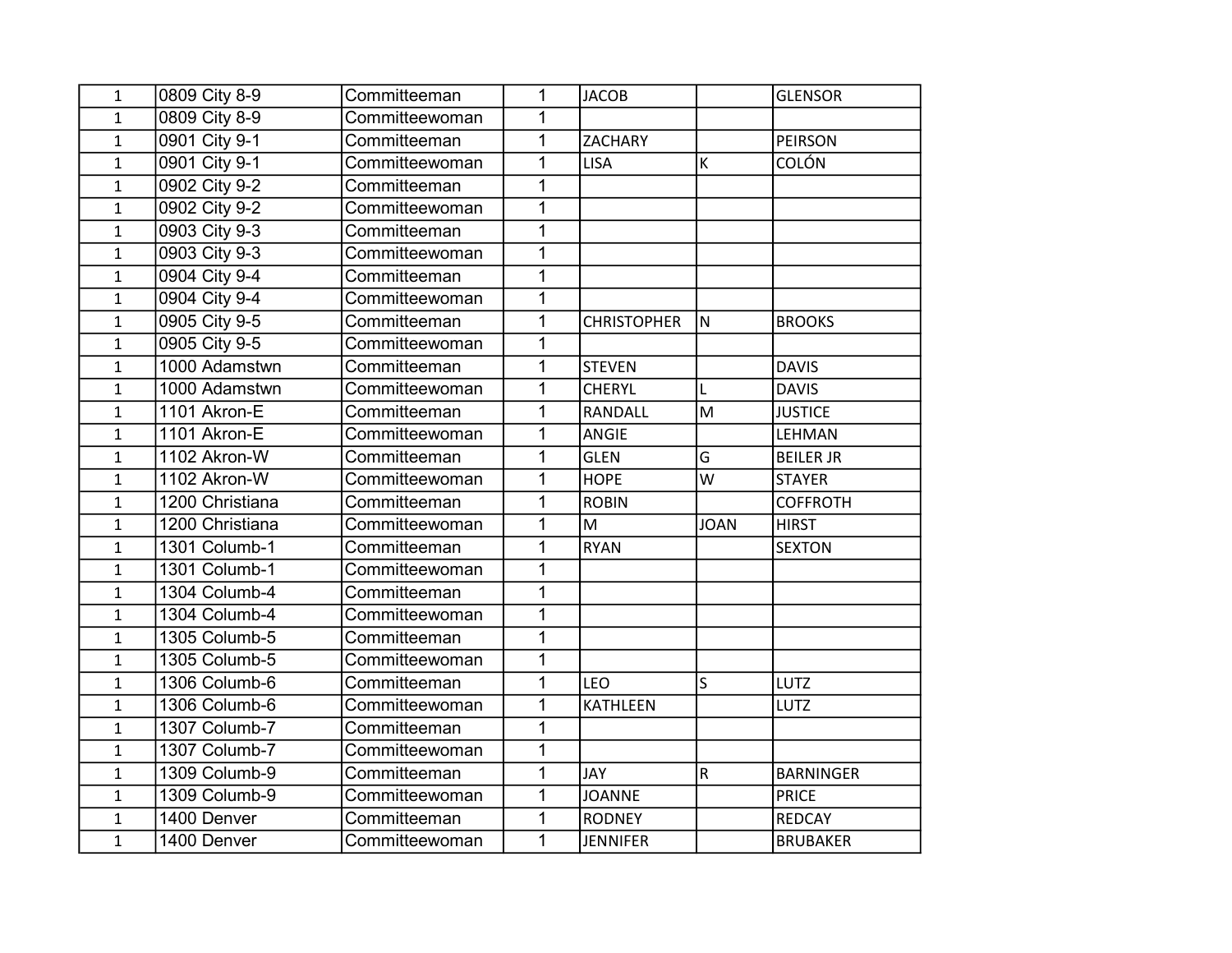| 1            | 1500 E Pete-N | Committeeman   | 1              | <b>GARY</b>      |                         | SPANGENBURG        |
|--------------|---------------|----------------|----------------|------------------|-------------------------|--------------------|
| $\mathbf{1}$ | 1500 E Pete-N | Committeewoman | 1              | <b>CHRISTINE</b> | $\mathsf R$             | <b>KOWALSKI</b>    |
| $\mathbf{1}$ | 1501 E Pete-S | Committeeman   | $\mathbf{1}$   | <b>TRAVIS</b>    | $\overline{\mathsf{s}}$ | ANDERSON           |
| $\mathbf{1}$ | 1501 E Pete-S | Committeewoman | 1              | <b>BONNIE</b>    | K                       | <b>STEBBINS</b>    |
| $\mathbf{1}$ | 1502 E Pete-W | Committeeman   | 1              | <b>GRANT</b>     | W                       | <b>KEENER</b>      |
| $\mathbf{1}$ | 1502 E Pete-W | Committeewoman | 1              | <b>WENDY</b>     |                         | <b>GOCKLEY</b>     |
| $\mathbf{1}$ | 1601 E-town 1 | Committeeman   | 1              | Г                | <b>RAY</b>              | <b>MUMMAU</b>      |
| $\mathbf{1}$ | 1601 E-town 1 | Committeewoman | $\mathbf 1$    | <b>MELISSA</b>   |                         | CARMEN             |
| $\mathbf{1}$ | 1602 E-town 2 | Committeeman   | 1              | <b>ROGER</b>     |                         | <b>MITCHELL</b>    |
| $\mathbf{1}$ | 1602 E-town 2 | Committeewoman | $\mathbf 1$    |                  |                         |                    |
| $\mathbf{1}$ | 1603 Etow 3-1 | Committeeman   | $\mathbf 1$    | <b>ROBERT</b>    |                         | <b>ULMER</b>       |
| $\mathbf{1}$ | 1603 Etow 3-1 | Committeewoman | 1              | <b>SHARON</b>    |                         | <b>OGILVIE</b>     |
| $\mathbf{1}$ | 1604 Etow 3-2 | Committeeman   | $\mathbf{1}$   | <b>DAVID</b>     |                         | <b>HOFSTETTER</b>  |
| $\mathbf{1}$ | 1604 Etow 3-2 | Committeewoman | $\mathbf{1}$   | <b>THEIA</b>     |                         | <b>HOFSTETTER</b>  |
| $\mathbf{1}$ | 1605 Etow 3-3 | Committeeman   | $\mathbf{1}$   | <b>WILLIAM</b>   | $\mathsf{C}$            | DAVIS, JR          |
| $\mathbf{1}$ | 1605 Etow 3-3 | Committeewoman | 1              | <b>JUANA</b>     |                         | <b>RITCHEY</b>     |
| $\mathbf{1}$ | 1701 Eph-1    | Committeeman   | 1              |                  |                         |                    |
| $\mathbf{1}$ | 1701 Eph-1    | Committeewoman | $\mathbf{1}$   |                  |                         |                    |
| $\mathbf{1}$ | 1702 Eph-2    | Committeeman   | $\mathbf{1}$   | <b>CASEY</b>     |                         | <b>MARTIN</b>      |
| $\mathbf{1}$ | 1702 Eph-2    | Committeewoman | 1              | <b>BRITTANY</b>  |                         | <b>MARTIN</b>      |
| $\mathbf{1}$ | 1703 Eph-3    | Committeeman   | $\mathbf 1$    |                  |                         |                    |
| $\mathbf{1}$ | 1703 Eph-3    | Committeewoman | 1              | <b>LYDIA</b>     |                         | <b>KOVALCHUK</b>   |
| $\mathbf{1}$ | 1704 Eph-4    | Committeeman   | $\overline{1}$ | <b>CHAD</b>      | $\overline{A}$          | <b>WEAVER</b>      |
| $\mathbf{1}$ | 1704 Eph-4    | Committeewoman | $\mathbf{1}$   | <b>REBECCA</b>   |                         | <b>GALLAGHER</b>   |
| $\mathbf{1}$ | 1801 Litz 1-1 | Committeeman   | 1              | SHAUN            | $\overline{A}$          | SPONAGLE           |
| $\mathbf{1}$ | 1801 Litz 1-1 | Committeewoman | 1              | <b>ELSIE</b>     |                         | <b>STOUDT</b>      |
| $\mathbf{1}$ | 1802 Litz 1-2 | Committeeman   | 1              | <b>MICHAEL</b>   |                         | <b>BROWN</b>       |
| $\mathbf{1}$ | 1802 Litz 1-2 | Committeewoman | 1              |                  |                         |                    |
| $\mathbf{1}$ | 1803 Litz 2-1 | Committeeman   | $\mathbf{1}$   |                  |                         |                    |
| $\mathbf{1}$ | 1803 Litz 2-1 | Committeewoman | $\mathbf{1}$   | <b>GINA</b>      |                         | <b>SANGUINETTI</b> |
| $\mathbf{1}$ | 1804 Litz 2-2 | Committeeman   | $\mathbf 1$    | <b>SHANE</b>     |                         | <b>WEAVER</b>      |
| $\mathbf{1}$ | 1804 Litz 2-2 | Committeewoman | $\mathbf{1}$   | <b>TANNIA</b>    |                         | <b>CARPENTER</b>   |
| $\mathbf{1}$ | 1805 Litz 3-1 | Committeeman   | $\mathbf{1}$   | <b>ROGER</b>     |                         | <b>TRUMP</b>       |
| $\mathbf{1}$ | 1805 Litz 3-1 | Committeewoman | $\mathbf{1}$   |                  |                         |                    |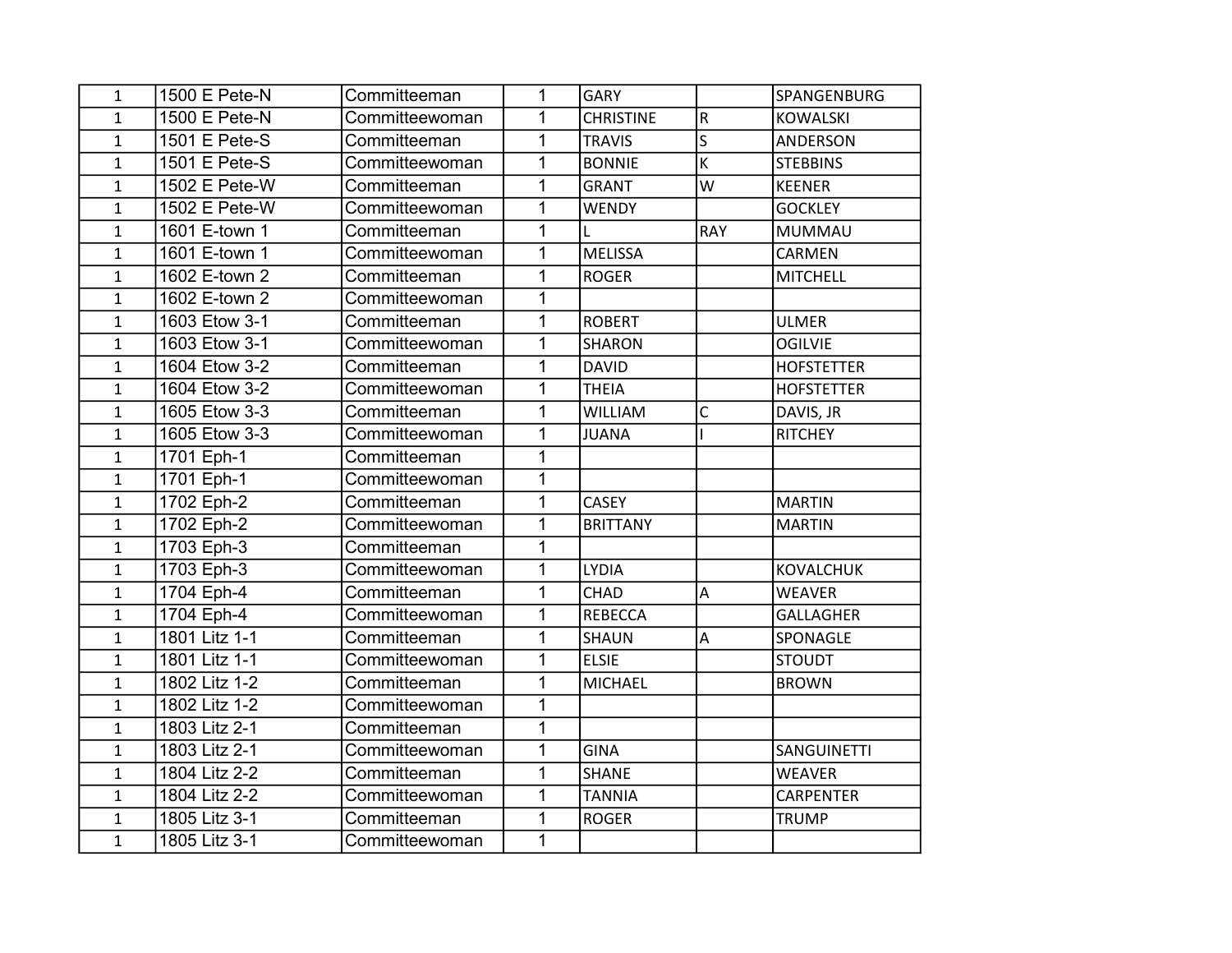| $\mathbf{1}$   | 1806 Litz 3-2 | Committeeman   | 1              |                  |                |                  |
|----------------|---------------|----------------|----------------|------------------|----------------|------------------|
| $\mathbf{1}$   | 1806 Litz 3-2 | Committeewoman | $\mathbf{1}$   | <b>VIOLET</b>    |                | WEITZEL          |
| $\mathbf{1}$   | 1901 Mheim B1 | Committeeman   | 1              | <b>BRENDEN</b>   |                | <b>WAGNER</b>    |
| $\mathbf{1}$   | 1901 Mheim B1 | Committeewoman | 1              | <b>MINDY</b>     |                | <b>FEE</b>       |
| $\mathbf{1}$   | 1902 Mheim B2 | Committeeman   | 1              | ANDREW           | T              | <b>DORMAN</b>    |
| $\mathbf{1}$   | 1902 Mheim B2 | Committeewoman | $\mathbf 1$    | <b>DIANE</b>     | E              | <b>DORMAN</b>    |
| $\mathbf{1}$   | 2001 Mariet-1 | Committeeman   | 1              | <b>BILL</b>      |                | <b>WITMER</b>    |
| $\overline{2}$ | 2001 Mariet-1 | Committeeman   | $\mathbf{1}$   | <b>SCOTT</b>     |                | NAGLE            |
| $\mathbf{1}$   | 2001 Mariet-1 | Committeewoman | $\mathbf{1}$   | <b>REBECCA</b>   |                | CARROLL-BALTOZER |
| $\mathbf{1}$   | 2002 Mariet-2 | Committeeman   | $\mathbf{1}$   |                  |                |                  |
| $\mathbf{1}$   | 2002 Mariet-2 | Committeewoman | $\mathbf 1$    | <b>MARIAN</b>    |                | <b>MILLER</b>    |
| $\mathbf{1}$   | 2101 Mville-1 | Committeeman   | 1              | <b>EDWARD</b>    |                | <b>HERSH</b>     |
| $\mathbf{1}$   | 2101 Mville-1 | Committeewoman | $\mathbf{1}$   | <b>STEPHANIE</b> |                | <b>HERSH</b>     |
| $\mathbf{1}$   | 2102 Mville-2 | Committeeman   | 1              | SAMUEL           | L              | <b>BIGLER</b>    |
| $\mathbf{1}$   | 2102 Mville-2 | Committeewoman | 1              | <b>DOROTHY</b>   | L              | <b>IMEL</b>      |
| $\mathbf{1}$   | 2103 Mville-3 | Committeeman   | 1              | <b>JOHN</b>      | $\overline{R}$ | <b>MICHENER</b>  |
| $\mathbf{1}$   | 2103 Mville-3 | Committeewoman | 1              |                  |                |                  |
| $\mathbf{1}$   | 2104 Mville-4 | Committeeman   | $\mathbf{1}$   | <b>ROBERT</b>    | L              | <b>HASLAM</b>    |
| $\mathbf{1}$   | 2104 Mville-4 | Committeewoman | $\mathbf{1}$   | <b>DORIS</b>     | E              | <b>HASLAM</b>    |
| $\mathbf{1}$   | 2301 MtJoy-E  | Committeeman   | 1              | <b>ROBIN</b>     | E              | <b>HESS</b>      |
| $\mathbf{1}$   | 2301 MtJoy-E  | Committeewoman | $\mathbf 1$    | <b>MARILYN</b>   |                | <b>HESS</b>      |
| $\mathbf{1}$   | 2302 MtJoy-FI | Committeeman   | 1              | <b>DAVID</b>     | G              | <b>GREINEDER</b> |
| $\mathbf{1}$   | 2302 MtJoy-Fl | Committeewoman | 1              | LU ANN           |                | FAHNDRICH        |
| $\mathbf{1}$   | 2303 MtJoy-W  | Committeeman   | $\overline{1}$ | GUS              |                | <b>REAGGS</b>    |
| $\mathbf{1}$   | 2303 MtJoy-W  | Committeewoman | $\mathbf 1$    | <b>LINDA</b>     |                | <b>REAGGS</b>    |
| $\mathbf{1}$   | 2400 Mt-ville | Committeeman   | $\mathbf 1$    | <b>JESSE</b>     | D              | <b>HERSH</b>     |
| $\mathbf{1}$   | 2400 Mt-ville | Committeewoman | $\mathbf{1}$   |                  |                |                  |
| $\mathbf{1}$   | 2501 N Holld1 | Committeeman   | $\mathbf{1}$   | <b>BRYANT</b>    | J              | <b>GLICK</b>     |
| $\overline{2}$ | 2501 N Holld1 | Committeeman   | $\mathbf{1}$   | <b>JASON</b>     |                | KAUFFMAN         |
| $\mathbf{1}$   | 2501 N Holld1 | Committeewoman | $\mathbf{1}$   | <b>HEATHER</b>   |                | <b>KAUFFMAN</b>  |
| $\overline{2}$ | 2501 N Holld1 | Committeewoman | $\overline{1}$ | <b>ASHLEY</b>    | E              | <b>GLICK</b>     |
| $\mathbf{1}$   | 2502 N Holld2 | Committeeman   | 1              | <b>MICHAEL</b>   | T              | <b>BENDER</b>    |
| $\mathbf{1}$   | 2502 N Holld2 | Committeewoman | $\mathbf{1}$   | <b>WILMA</b>     | F              | <b>BENDER</b>    |
| $\mathbf{1}$   | 2503 N Holld3 | Committeeman   | $\mathbf{1}$   | <b>RALPH</b>     |                | <b>HESS</b>      |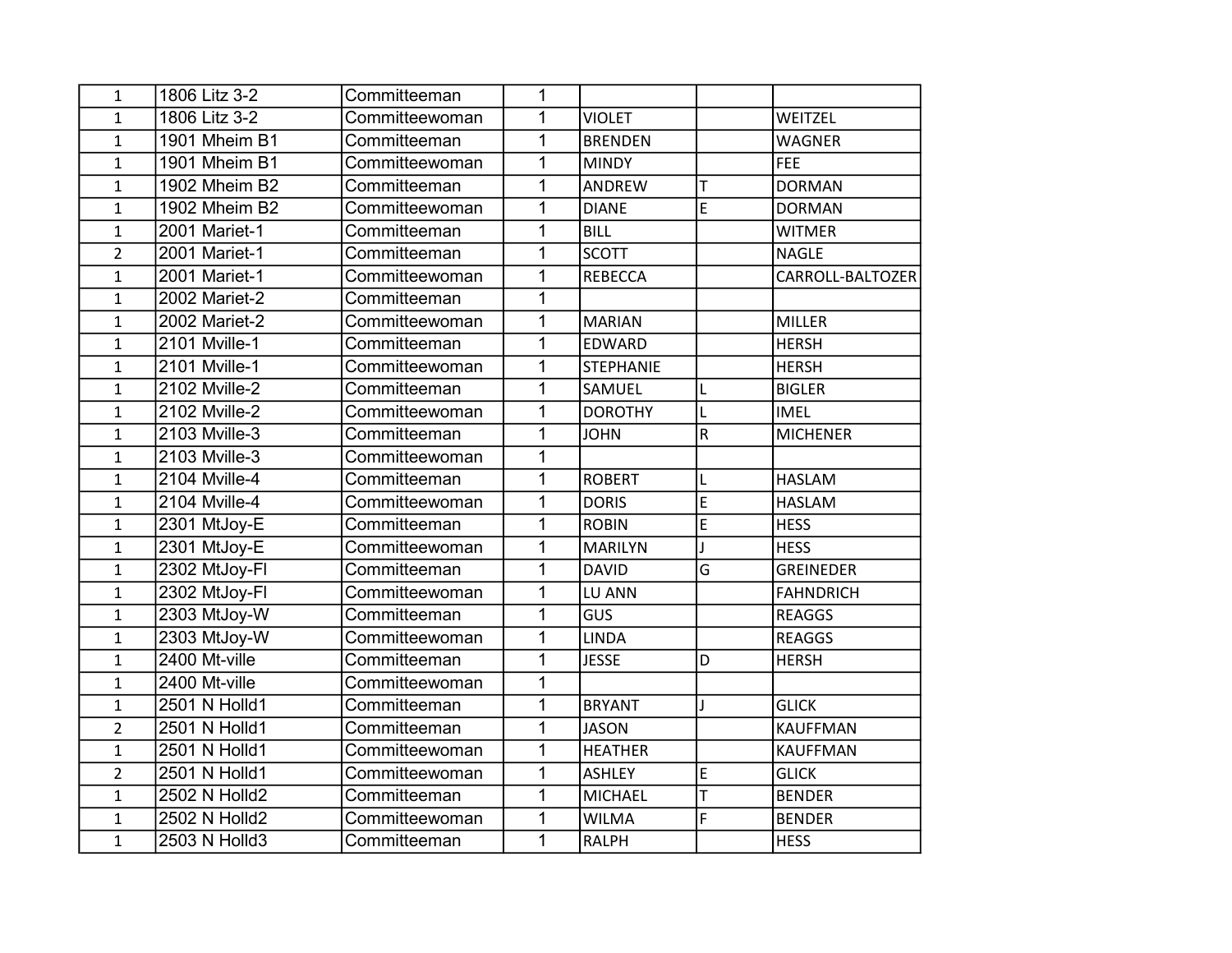| 1              | 2503 N Holld3  | Committeewoman | 1              | <b>SHARON</b>  |                | LEAMAN           |
|----------------|----------------|----------------|----------------|----------------|----------------|------------------|
| $\mathbf{1}$   | 2600 Q-ville   | Committeeman   | 1              |                |                |                  |
| $\mathbf{1}$   | 2600 Q-ville   | Committeewoman | $\mathbf{1}$   |                |                |                  |
| $\mathbf{1}$   | 2701 Strasbg1  | Committeeman   | 1              | <b>DAVID</b>   |                | <b>FELPEL</b>    |
| $\mathbf{1}$   | 2701 Strasbg1  | Committeewoman | 1              |                |                |                  |
| $\mathbf{1}$   | 2703 Strasbg3  | Committeeman   | $\mathbf 1$    | <b>MIKE</b>    |                | <b>CHANCE</b>    |
| $\mathbf{1}$   | 2703 Strasbg3  | Committeewoman | 1              | <b>MARY</b>    | E              | <b>ROHRER</b>    |
| $\mathbf{1}$   | 2800 Terre HI  | Committeeman   | 1              | <b>ANTHONY</b> |                | <b>KING</b>      |
| $\mathbf{1}$   | 2800 Terre HI  | Committeewoman | 1              | <b>MARY</b>    | <b>ALICE</b>   | SENSENIG         |
| $\mathbf{1}$   | 2900 Bart Twp  | Committeeman   | 1              | $\mathbf{I}$   | <b>SCOTT</b>   | <b>FRANTZ</b>    |
| $\mathbf{1}$   | 2900 Bart Twp  | Committeewoman | 1              |                |                |                  |
| $\mathbf{1}$   | 3001 B-nock-B  | Committeeman   | 1              | <b>JEFFREY</b> |                | <b>SAUDER</b>    |
| $\mathbf{1}$   | 3001 B-nock-B  | Committeewoman | 1              | <b>HEIDI</b>   |                | SAUDER           |
| $\mathbf{1}$   | 3002 B-nock-M  | Committeeman   | 1              | <b>SHAWN</b>   | W              | EBERLY           |
| $\mathbf{1}$   | 3002 B-nock-M  | Committeewoman | 1              | PRISCILLA      |                | <b>EBERLY</b>    |
| $\mathbf{1}$   | 3100 Canarvon  | Committeeman   | $\mathbf 1$    | <b>GORDON</b>  |                | <b>DENLINGER</b> |
| $\overline{2}$ | 3100 Canarvon  | Committeeman   | 1              | <b>JON</b>     |                | <b>MENTZER</b>   |
| $\mathbf{1}$   | 3100 Canarvon  | Committeewoman | 1              | PAM            |                | <b>MENTZER</b>   |
| $\overline{2}$ | 3100 Canarvon  | Committeewoman | $\mathbf 1$    | <b>CAROLYN</b> |                | <b>DENLINGER</b> |
| $\mathbf{1}$   | 3201 Clay T-N  | Committeeman   | 1              | <b>PAUL</b>    | E              | <b>BRENEMAN</b>  |
| $\mathbf{1}$   | 3201 Clay T-N  | Committeewoman | $\mathbf 1$    | <b>JANICE</b>  |                | <b>BRENEMAN</b>  |
| $\mathbf{1}$   | 3202 Clay T-S  | Committeeman   | 1              |                |                |                  |
| $\mathbf{1}$   | 3202 Clay T-S  | Committeewoman | $\mathbf{1}$   |                |                |                  |
| $\mathbf{1}$   | 3301 CocE-Smk  | Committeeman   | $\overline{1}$ | <b>DONALD</b>  |                | <b>GROFF</b>     |
| $\overline{2}$ | 3301 CocE-Smk  | Committeeman   | $\overline{1}$ | <b>BRIAN</b>   | $\overline{P}$ | <b>WISE</b>      |
| $\mathbf{1}$   | 3301 CocE-Smk  | Committeewoman | 1              | RANDI          |                | <b>SHOBER</b>    |
| $\mathbf{1}$   | 3302 CocE-Swrt | Committeeman   | 1              | <b>THOMAS</b>  | $\overline{R}$ | <b>GOOD</b>      |
| $\mathbf{1}$   | 3302 CocE-Swrt | Committeewoman | 1              | <b>DESIREE</b> |                | <b>WAGNER</b>    |
| $\overline{2}$ | 3302 CocE-Swrt | Committeewoman | 1              | <b>JUNE</b>    |                | <b>KINBACK</b>   |
| $\mathbf{1}$   | 3303 CocE-Stv  | Committeeman   | $\mathbf 1$    | <b>STEVE</b>   |                | <b>BRUBAKER</b>  |
| $\mathbf{1}$   | 3303 CocE-Stv  | Committeewoman | $\overline{1}$ |                |                |                  |
| $\mathbf{1}$   | 3304 CocE-Rms  | Committeeman   | 1              | <b>RONALD</b>  |                | <b>FORSYTH</b>   |
| $\overline{2}$ | 3304 CocE-Rms  | Committeeman   | 1              | <b>TOM</b>     |                | ANGELUCCI        |
| $\mathbf{1}$   | 3304 CocE-Rms  | Committeewoman | 1              | <b>CHERYL</b>  |                | <b>FORSYTH</b>   |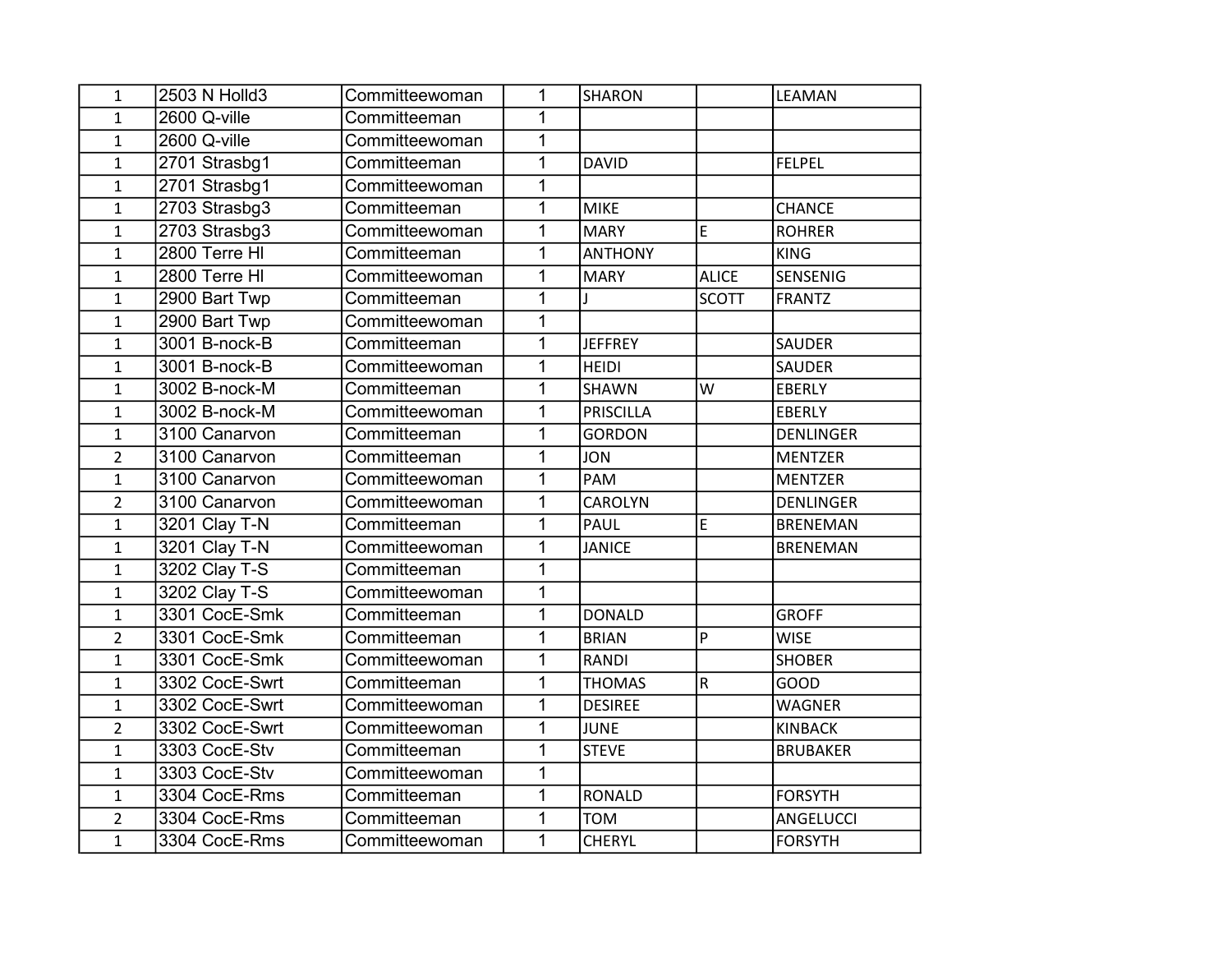| $\overline{2}$ | 3304 CocE-Rms  | Committeewomen | 1              | <b>BETTY</b>     |                         | <b>WEAVER</b>    |
|----------------|----------------|----------------|----------------|------------------|-------------------------|------------------|
| 1              | 3401 CocW-Rein | Committeeman   | 1              | <b>JAMES</b>     |                         | CAGE             |
| $\mathbf{1}$   | 3401 CocW-Rein | Committeewoman | 1              | <b>DAWN</b>      |                         | CAGE             |
| $\mathbf{1}$   | 3402 CocW-Sch  | Committeeman   | 1              | <b>KIRBY</b>     | $\mathsf R$             | SENSENIG         |
| $\mathbf{1}$   | 3402 CocW-Sch  | Committeewoman | 1              | <b>NANCY</b>     | L                       | SENSENIG         |
| $\mathbf{1}$   | 3500 Colerain  | Committeeman   | 1              |                  |                         |                  |
| $\mathbf{1}$   | 3500 Colerain  | Committeewoman | 1              | <b>ROBIN</b>     | W                       | <b>CHURCH</b>    |
| $\mathbf{1}$   | 3600 Conestoga | Committeeman   | 1              | <b>DONALD</b>    |                         | <b>CONNELLY</b>  |
| $\mathbf{1}$   | 3600 Conestoga | Committeewoman | 1              | <b>CHRISTINE</b> |                         | <b>CONNELLY</b>  |
| $\mathbf{1}$   | 3700 Conoy     | Committeeman   | 1              | <b>STEPHEN</b>   | L                       | MOHR, SR         |
| $\mathbf{1}$   | 3700 Conoy     | Committeewoman | 1              | <b>KELLY</b>     |                         | <b>HEISEY</b>    |
| $\mathbf{1}$   | 3801 DonE-May  | Committeeman   | 1              | <b>DARREN</b>    | $\overline{\mathsf{R}}$ | MILLER           |
| $\mathbf{1}$   | 3801 DonE-May  | Committeewoman | 1              | <b>SARAH</b>     |                         | <b>SLOBOZIEN</b> |
| $\mathbf{1}$   | 3802 DonE-Spr  | Committeeman   | $\overline{1}$ | R.               | <b>KEITH</b>            | <b>VOGT</b>      |
| $\mathbf{1}$   | 3802 DonE-Spr  | Committeewoman | 1              | <b>KATHERINE</b> | E                       | <b>VOGT</b>      |
| $\mathbf{1}$   | 3803 DonE-MayW | Committeeman   | 1              | <b>TOM</b>       |                         | <b>JONES</b>     |
| $\mathbf{1}$   | 3803 DonE-MayW | Committeewoman | 1              | <b>ROCHELLE</b>  |                         | <b>JONES</b>     |
| $\mathbf{1}$   | 3901 DonglW-1  | Committeeman   | $\overline{1}$ | <b>JON</b>       |                         | <b>BRANDT</b>    |
| $\mathbf{1}$   | 3901 DonglW-1  | Committeewoman | $\mathbf 1$    | <b>BROGAN</b>    |                         | <b>ESHELMAN</b>  |
| $\mathbf{1}$   | 3902 DonglW-2  | Committeeman   | $\mathbf 1$    | <b>DALE</b>      | L                       | <b>AUNGST</b>    |
| $\overline{2}$ | 3902 DonglW-2  | Committeeman   | $\mathbf 1$    | <b>LOGAN</b>     |                         | <b>HOOVER</b>    |
| $\mathbf{1}$   | 3902 DonglW-2  | Committeewoman | 1              | <b>DIANA</b>     | M                       | RODRIGUEZ-FOCHT  |
| $\overline{2}$ | 3902 DonglW-2  | Committeewoman | 1              | <b>TARA</b>      |                         | <b>OLTMANS</b>   |
| $\mathbf{1}$   | 3903 DonglW-3  | Committeeman   | $\overline{1}$ | <b>DANIEL</b>    |                         | <b>SLADE</b>     |
| $\mathbf{1}$   | 3903 DonglW-3  | Committeewoman | $\mathbf 1$    | <b>STEPHANIE</b> |                         | <b>SLADE</b>     |
| $\mathbf{1}$   | 3904 Dong W-4  | Committeeman   | 1              | <b>SETH</b>      |                         | LAMB             |
| $\overline{2}$ | 3904 Dong W-4  | Committeeman   | 1              | RALPH            | F                       | <b>HORNE</b>     |
| $\mathbf{1}$   | 3904 Dong W-4  | Committeewoman | 1              | <b>NANETTE</b>   |                         | LAMB             |
| $\overline{2}$ | 3904 Dong W-4  | Committeewoman | 1              | <b>CRYSTAL</b>   |                         | <b>CLARK</b>     |
| $\mathbf{1}$   | 4000 Drumore   | Committeeman   | $\mathbf 1$    | <b>BRYAN</b>     | D                       | <b>CUTLER</b>    |
| $\mathbf{1}$   | 4000 Drumore   | Committeewoman | $\overline{1}$ | CHEYANNE         | M                       | <b>CUTLER</b>    |
| $\mathbf{1}$   | 4100 Drumor E  | Committeeman   | $\overline{1}$ | P                | <b>ROBERT</b>           | <b>WENGER</b>    |
| 1              | 4100 Drumor E  | Committeewoman | 1              | <b>PATRICIA</b>  | A                       | <b>KREIDER</b>   |
| $\mathbf{1}$   | 4201 Earl-Mdl  | Committeeman   | $\mathbf 1$    | SHELDON          |                         | <b>HOOVER</b>    |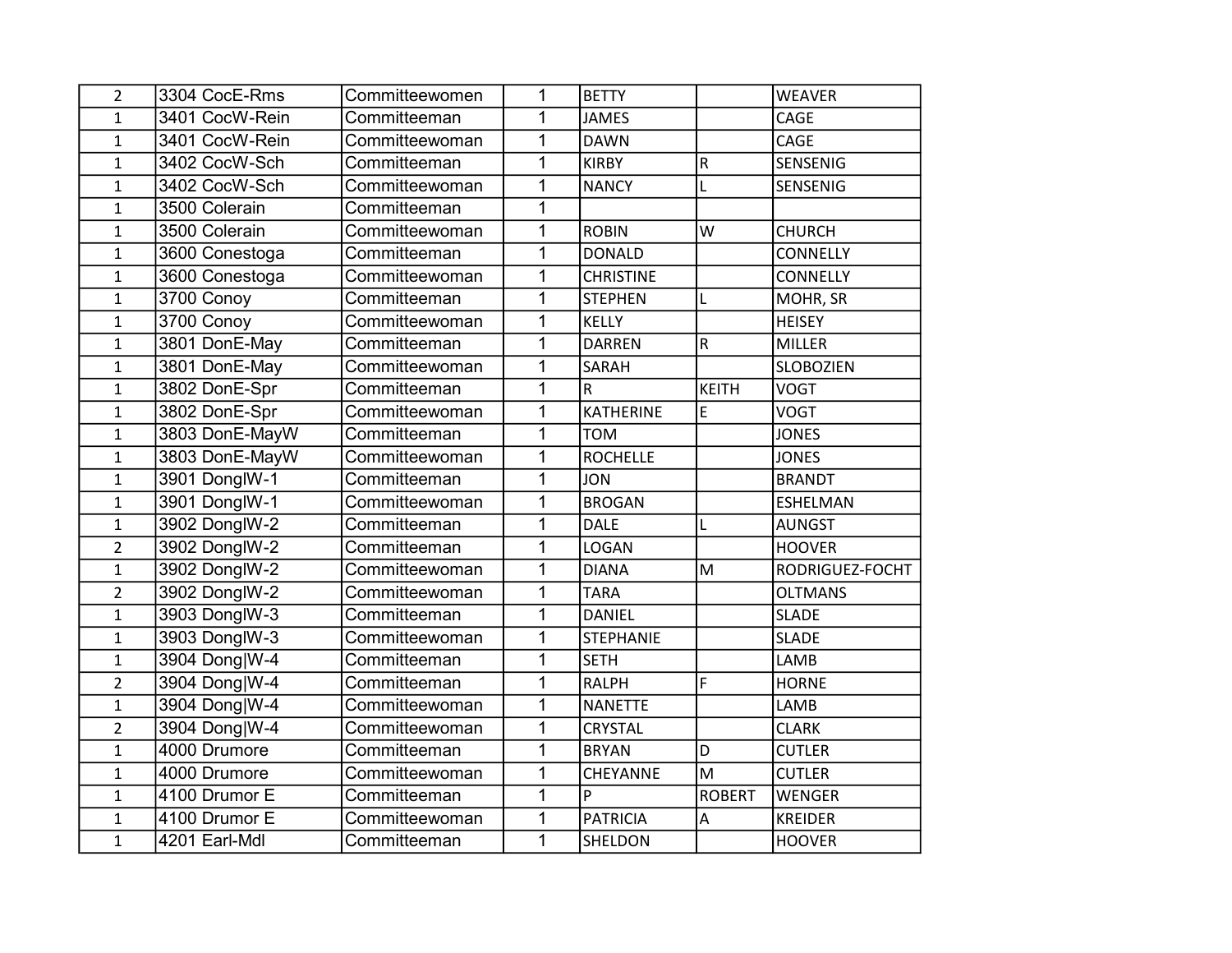| $\mathbf{1}$   | 4201 Earl-Mdl  | Committeewoman | 1            | <b>KAREN</b>     |            | MARTIN             |
|----------------|----------------|----------------|--------------|------------------|------------|--------------------|
| $\mathbf{1}$   | 4202 Earl-NH   | Committeeman   | 1            | <b>BOB</b>       |            | WINEGARDNER        |
| $\mathbf{1}$   | 4202 Earl-NH   | Committeewoman | 1            | <b>DOROTHY</b>   |            | <b>WINEGARDNER</b> |
| $\mathbf{1}$   | 4301 EarlE-BB  | Committeeman   | 1            | <b>JAMES</b>     |            | <b>SHIRK</b>       |
| $\mathbf{1}$   | 4301 EarlE-BB  | Committeewoman | 1            | <b>STEPHANIE</b> |            | <b>SHIRK</b>       |
| $\mathbf{1}$   | 4302 EarlE-TH  | Committeeman   | 1            | <b>JUSTIN</b>    |            | <b>SAUDER</b>      |
| $\overline{2}$ | 4302 EarlE-TH  | Committeeman   | 1            | <b>ALLEN</b>     |            | ZIMMERMAN          |
| $\mathbf{1}$   | 4302 EarlE-TH  | Committeewoman | 1            | LAVINA           |            | ZIMMERMAN          |
| $\overline{2}$ | 4302 EarlE-TH  | Committeewoman | 1            | <b>KAREN</b>     |            | <b>SAUDER</b>      |
| $\mathbf{1}$   | 4401 EarlW-Er  | Committeeman   | 1            | <b>STEVE</b>     |            | <b>SCHULZ</b>      |
| $\mathbf{1}$   | 4401 EarlW-Er  | Committeewoman | 1            | <b>CYNTHIA</b>   |            | <b>SCHULZ</b>      |
| $\mathbf{1}$   | 4402 EarlW-Fr  | Committeeman   | 1            | <b>MICHAEL</b>   | T          | <b>GREINER</b>     |
| $\mathbf{1}$   | 4402 EarlW-Fr  | Committeewoman | 1            | <b>NATALE</b>    |            | <b>BENIGNO</b>     |
| $\mathbf{1}$   | 4403 Earl W-No | Committeeman   | 1            |                  |            |                    |
| $\mathbf{1}$   | 4403 Earl W-No | Committeewoman | 1            | KATHLEEN         | M          | <b>TROWBRIDGE</b>  |
| $\mathbf{1}$   | 4500 Eden      | Committeeman   | 1            | <b>DUSTIN</b>    |            | <b>GIFFING</b>     |
| $\mathbf{1}$   | 4500 Eden      | Committeewoman | 1            | <b>KAREN</b>     | E          | <b>MILLER</b>      |
| $\mathbf{1}$   | 4600 Elizabeth | Committeeman   | 1            | <b>SHAWN</b>     | M          | <b>LONG</b>        |
| $\mathbf{1}$   | 4600 Elizabeth | Committeewoman | 1            | <b>THERESA</b>   |            | <b>DIEHL</b>       |
| $\mathbf{1}$   | 4701 Eph-Linc  | Committeeman   | 1            | SHAWN            |            | <b>LANDIS</b>      |
| $\mathbf{1}$   | 4701 Eph-Linc  | Committeewoman | 1            | CHANTAL          |            | ZIMMERMAN          |
| $\mathbf{1}$   | 4702 Eph-Murr  | Committeeman   | 1            | <b>TORREY</b>    |            | <b>LANDIS</b>      |
| $\mathbf{1}$   | 4702 Eph-Murr  | Committeewoman | 1            | <b>MARJORIE</b>  |            | <b>HORNBERGER</b>  |
| $\mathbf{1}$   | 4703 Eph-TRun  | Committeeman   | 1            | PHILIP           | L          | EBY                |
| $\mathbf{1}$   | 4703 Eph-TRun  | Committeewoman | 1            | <b>BRENDA</b>    | J          | <b>PETERS</b>      |
| $\mathbf{1}$   | 4800 Fulton    | Committeeman   | 1            | <b>LEON</b>      |            | <b>RESSLER</b>     |
| $\mathbf{1}$   | 4800 Fulton    | Committeewoman | 1            | LOU              | <b>ANN</b> | <b>RESSLER</b>     |
| $\mathbf{1}$   | 4901 HmpE-Bar  | Committeeman   | $\mathbf{1}$ |                  |            |                    |
| $\mathbf{1}$   | 4901 HmpE-Bar  | Committeewoman | 1            | <b>SHERRY</b>    | M          | <b>DISSINGER</b>   |
| $\mathbf{1}$   | 4902 HmpE-Cnt  | Committeeman   | 1            | <b>TODD</b>      | E          | <b>BROWN</b>       |
| $\mathbf{1}$   | 4902 HmpE-Cnt  | Committeewoman | 1            | <b>STEPHANIE</b> |            | RITTENHOUSE        |
| $\mathbf{1}$   | 4903 HmpE-Chr  | Committeeman   | 1            |                  |            |                    |
| $\mathbf{1}$   | 4903 HmpE-Chr  | Committeewoman | 1            |                  |            |                    |
| $\mathbf{1}$   | 4904 HmpE-Chs  | Committeeman   | 1            | <b>BRETT</b>     | ${\sf R}$  | MILLER             |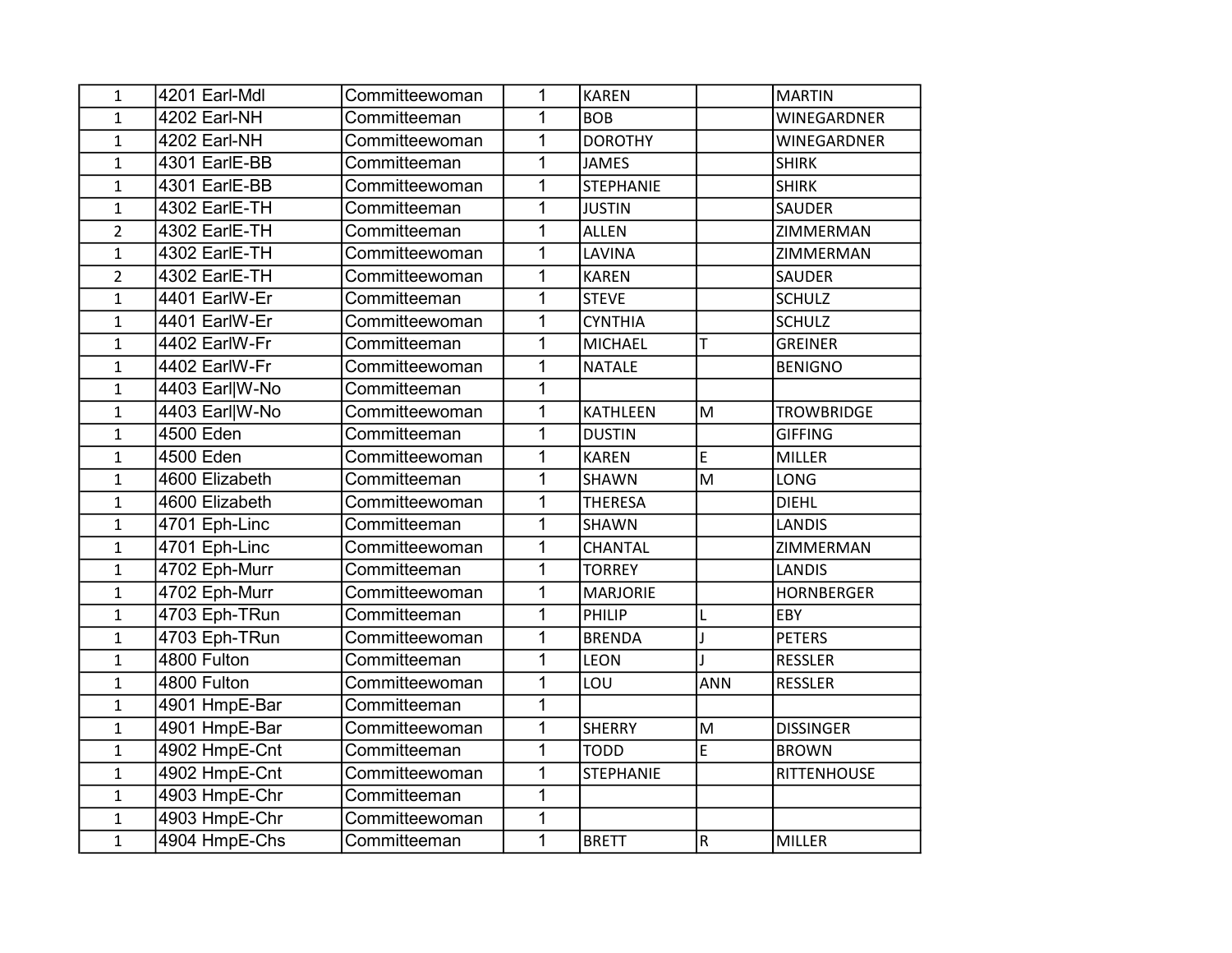| 1              | 4904 HmpE-Chs | Committeewoman | 1              | <b>JENNIFER</b>  | L              | MILLER            |
|----------------|---------------|----------------|----------------|------------------|----------------|-------------------|
| $\mathbf{1}$   | 4905 HmpE-Fri | Committeeman   | $\mathbf{1}$   | <b>DANIEL</b>    | C              | <b>WHITE</b>      |
| $\mathbf{1}$   | 4905 HmpE-Fri | Committeewoman | $\mathbf{1}$   | REBEKAH          |                | <b>JENKINS</b>    |
| $\mathbf{1}$   | 4906 HmpE-Spr | Committeeman   | $\overline{1}$ | <b>ADAM</b>      | T              | <b>ALOISI</b>     |
| $\mathbf 1$    | 4906 HmpE-Spr | Committeewoman | 1              | <b>JENNIFER</b>  | L              | <b>ALOISI</b>     |
| $\mathbf{1}$   | 4907 HmpE-Hmp | Committeeman   | $\mathbf 1$    | <b>EDWIN</b>     |                | <b>PFURSICH</b>   |
| $\mathbf{1}$   | 4907 HmpE-Hmp | Committeewoman | 1              | <b>JACQUELYN</b> |                | <b>PFURSICH</b>   |
| $\mathbf{1}$   | 4908 HmpE-Ind | Committeeman   | $\mathbf 1$    | <b>THOMAS</b>    |                | <b>GARMAN</b>     |
| $\mathbf{1}$   | 4908 HmpE-Ind | Committeewoman | $\mathbf{1}$   | SUSAN            |                | <b>BAUM</b>       |
| $\mathbf{1}$   | 4909 HmpE-Kng | Committeeman   | $\mathbf 1$    | <b>GUY</b>       | G              | <b>BORGHI</b>     |
| $\mathbf 1$    | 4909 HmpE-Kng | Committeewoman | $\mathbf 1$    |                  |                |                   |
| $\mathbf{1}$   | 4911 HmpE-Ln  | Committeeman   | $\overline{1}$ | <b>WILLIAM</b>   |                | <b>DINKEL</b>     |
| $\mathbf{1}$   | 4911 HmpE-Ln  | Committeewoman | $\mathbf{1}$   | KAY              | $\overline{A}$ | <b>BRUBAKER</b>   |
| $\mathbf{1}$   | 4912 HmpE-Mil | Committeeman   | $\mathbf{1}$   | <b>SCOTT</b>     |                | WIGLESWORTH       |
| $\mathbf{1}$   | 4912 HmpE-Mil | Committeewoman | $\mathbf{1}$   | <b>SUE</b>       |                | WIGLESWORTH       |
| $\mathbf 1$    | 4913 HmpE-Pet | Committeeman   | 1              | G                | EDWARD         | <b>LEFEVRE</b>    |
| $\mathbf 1$    | 4913 HmpE-Pet | Committeewoman | $\mathbf{1}$   | <b>NANCY</b>     |                | LEFEVRE           |
| $\mathbf{1}$   | 4914 HmpE-Ple | Committeeman   | $\mathbf{1}$   | <b>DOUGLAS</b>   |                | <b>BRUBAKER</b>   |
| $\mathbf{1}$   | 4914 HmpE-Ple | Committeewoman | $\mathbf{1}$   |                  |                |                   |
| $\mathbf{1}$   | 4915 HmpE-Rhr | Committeeman   | $\mathbf{1}$   | <b>MICHAEL</b>   | $\overline{C}$ | <b>TALLARICO</b>  |
| $\mathbf{1}$   | 4915 HmpE-Rhr | Committeewoman | $\mathbf 1$    | <b>MARY ANNE</b> |                | <b>RICHARDS</b>   |
| $\overline{2}$ | 4915 HmpE-Rhr | Committeewoman | 1              | <b>DINA</b>      |                | <b>AGADIS</b>     |
| $\mathbf{1}$   | 4916 HmpE-Sct | Committeeman   | $\overline{1}$ | <b>MARK</b>      | E              | <b>HANSEN</b>     |
| $\mathbf{1}$   | 4916 HmpE-Sct | Committeewoman | $\overline{1}$ |                  |                |                   |
| $\mathbf{1}$   | 5001 HmpW-Chs | Committeeman   | $\mathbf{1}$   | <b>ROBERT</b>    |                | <b>MUNRO</b>      |
| $\overline{2}$ | 5001 HmpW-Chs | Committeeman   |                | <b>VICTOR</b>    | $\mathsf R$    | <b>ORNELAS</b>    |
| $\mathbf{1}$   | 5001 HmpW-Chs | Committeewoman | 1              | <b>HOLLY</b>     |                | <b>TREGO</b>      |
| $\mathbf{1}$   | 5002 HmpW-Frm | Committeeman   | $\mathbf{1}$   |                  |                |                   |
| $\mathbf{1}$   | 5002 HmpW-Frm | Committeewoman | $\mathbf{1}$   |                  |                |                   |
| $\mathbf{1}$   | 5003 HmpW-Irn | Committeeman   | $\mathbf{1}$   |                  |                |                   |
| $\mathbf 1$    | 5003 HmpW-Irn | Committeewoman | $\overline{1}$ |                  |                |                   |
| $\mathbf{1}$   | 5004 HmpW-Slv | Committeeman   | $\mathbf{1}$   | <b>ED</b>        |                | <b>FISHER</b>     |
| $\mathbf 1$    | 5004 HmpW-Slv | Committeewoman | $\mathbf{1}$   | <b>NAOMI</b>     | G              | <b>MARTIN</b>     |
| $\overline{2}$ | 5004 HmpW-Slv | Committeewoman | $\overline{1}$ | <b>COURTNEY</b>  | $\mathsf{J}$   | <b>RESTEMAYER</b> |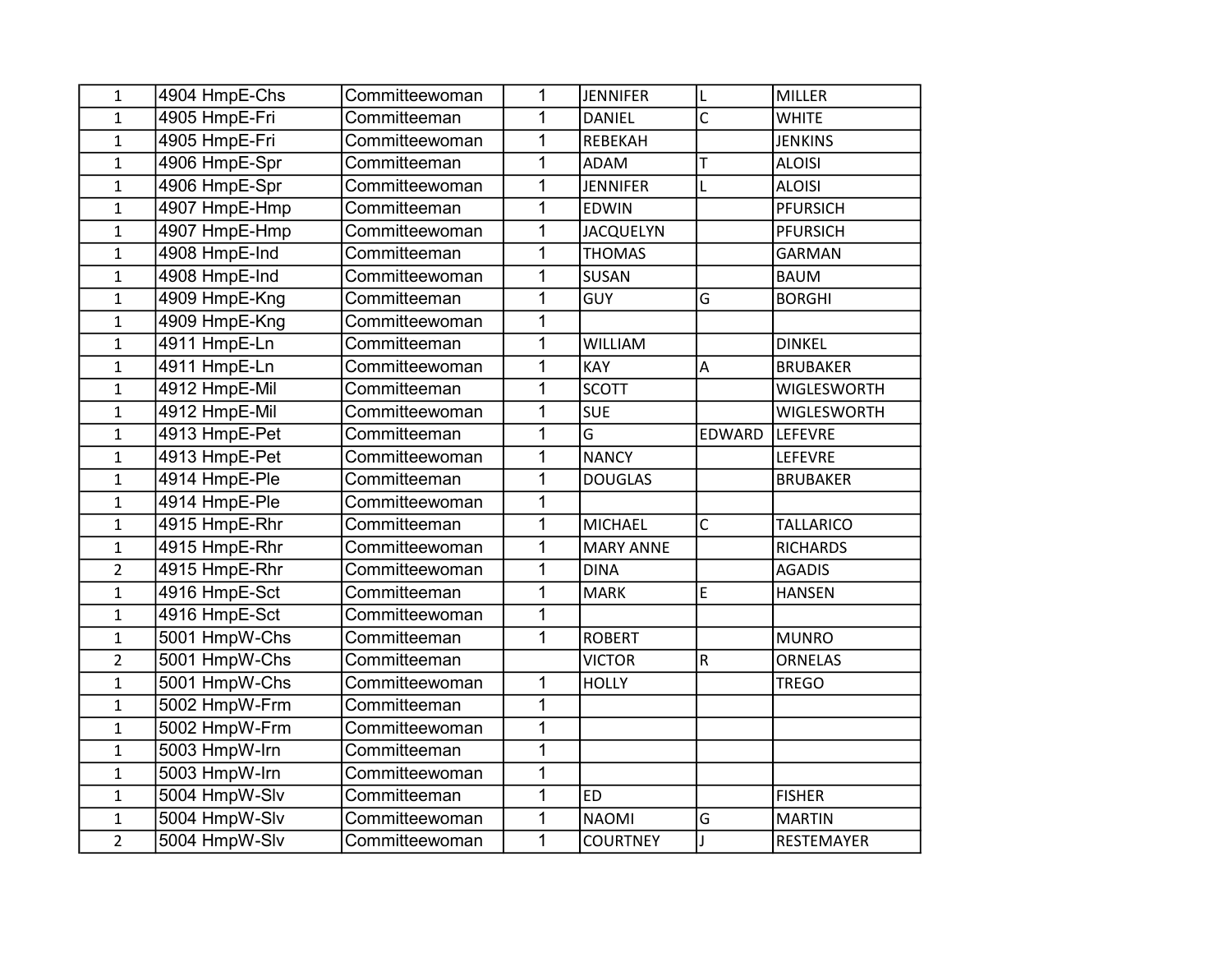| $\mathbf{1}$ | 5005 HmpW-Oys             | Committeeman   | 1              |                |                           |                     |
|--------------|---------------------------|----------------|----------------|----------------|---------------------------|---------------------|
| $\mathbf{1}$ | 5005 HmpW-Oys             | Committeewoman | 1              |                |                           |                     |
| $\mathbf{1}$ | 5006 HmpW-Hgh             | Committeeman   | 1              |                |                           |                     |
| $\mathbf{1}$ | 5006 HmpW-Hgh             | Committeewoman | $\overline{1}$ |                |                           |                     |
| $\mathbf{1}$ | 5007 HmpW-Sal             | Committeeman   | $\mathbf 1$    | <b>DAVID</b>   | M                         | <b>DUMEYER</b>      |
| $\mathbf{1}$ | 5007 HmpW-Sal             | Committeewoman | 1              | <b>ASHLEY</b>  |                           | <b>HORN</b>         |
| $\mathbf{1}$ | 5101 LampE-1              | Committeeman   | 1              | <b>DAVID</b>   | L                         | <b>CRILLS</b>       |
| $\mathbf{1}$ | 5101 LampE-1              | Committeewoman | $\mathbf 1$    | SADIE          | A                         | <b>CRILLS</b>       |
| $\mathbf{1}$ | 5102 LampE-2              | Committeeman   | $\overline{1}$ | <b>ROBERT</b>  | B                         | HAYWARD, JR         |
| $\mathbf{1}$ | 5102 LampE-2              | Committeewoman | 1              | <b>DENISE</b>  |                           | <b>ZABALA</b>       |
| $\mathbf{1}$ | 5103 LampE-3              | Committeeman   | $\overline{1}$ | <b>NEAL</b>    | $\boldsymbol{\mathsf{A}}$ | <b>RICE</b>         |
| $\mathbf{1}$ | 5103 LampE-3              | Committeewoman | 1              | <b>MELISSA</b> | S                         | <b>RICE</b>         |
| $\mathbf{1}$ | 5104 LampE-4              | Committeeman   | 1              |                |                           |                     |
| $\mathbf{1}$ | $\overline{5104}$ LampE-4 | Committeewoman | $\mathbf 1$    |                |                           |                     |
| $\mathbf{1}$ | 5105 LampE-5              | Committeeman   | $\mathbf 1$    |                |                           |                     |
| $\mathbf{1}$ | 5105 LampE-5              | Committeewoman | $\mathbf 1$    |                |                           |                     |
| $\mathbf{1}$ | 5106 LampE-6              | Committeeman   | $\mathbf 1$    | <b>DAVID</b>   | L                         | <b>REATH</b>        |
| $\mathbf{1}$ | 5106 LampE-6              | Committeewoman | 1              | <b>GINA</b>    | L                         | <b>REATH</b>        |
| $\mathbf{1}$ | 5107 LampE-7              | Committeeman   | $\mathbf 1$    | <b>MERV</b>    |                           | <b>SMUCKER</b>      |
| $\mathbf{1}$ | 5107 LampE-7              | Committeewoman | $\mathbf 1$    | <b>KATHY</b>   | S                         | <b>SMUCKER</b>      |
| $\mathbf{1}$ | 5108 LampE-8              | Committeeman   | $\overline{1}$ |                |                           |                     |
| $\mathbf{1}$ | 5108 LampE-8              | Committeewoman | $\mathbf 1$    |                |                           |                     |
| $\mathbf{1}$ | 5201 LmpW-Lmp             | Committeeman   | 1              | <b>RAY</b>     |                           | D'AGOSTINO          |
| $\mathbf{1}$ | 5201 LmpW-Lmp             | Committeewoman | $\mathbf 1$    | <b>ELAINE</b>  | T                         | <b>BENNER</b>       |
| $\mathbf{1}$ | 5202 LmpW-Lyn             | Committeeman   | $\mathbf 1$    | <b>IMMO</b>    |                           | <b>SULYOK</b>       |
| $\mathbf{1}$ | 5202 LmpW-Lyn             | Committeewoman | $\overline{1}$ | <b>CINDY</b>   |                           | <b>SMUCKER</b>      |
| $\mathbf{1}$ | 5203 LmpW-Wil             | Committeeman   | $\mathbf 1$    | <b>ERIC</b>    |                           | <b>BIEBER</b>       |
| $\mathbf{1}$ | 5203 LmpW-Wil             | Committeewoman | 1              | <b>BRIDGET</b> |                           | <b>BIEBER</b>       |
| $\mathbf{1}$ | 5204 LmpW-Loc             | Committeeman   | $\mathbf 1$    | L              | <b>JAMES</b>              | <b>KISCADEN</b>     |
| $\mathbf{1}$ | 5204 LmpW-Loc             | Committeewoman | 1              | <b>NANCY</b>   |                           | <b>RUDY</b>         |
| $\mathbf{1}$ | 5205 LmpW-Mil             | Committeeman   | $\overline{1}$ | <b>JOHN</b>    | $\overline{P}$            | <b>LINES</b>        |
| $\mathbf{1}$ | 5205 LmpW-Mil             | Committeewoman | $\mathbf 1$    | ANGIE          |                           | <b>EICHELBERGER</b> |
| $\mathbf{1}$ | 5206 LmpW-Lak             | Committeeman   | 1              | AL             |                           | <b>GLOVER</b>       |
| $\mathbf{1}$ | 5206 LmpW-Lak             | Committeewoman | $\overline{1}$ | <b>JEAN</b>    |                           | <b>MAHER</b>        |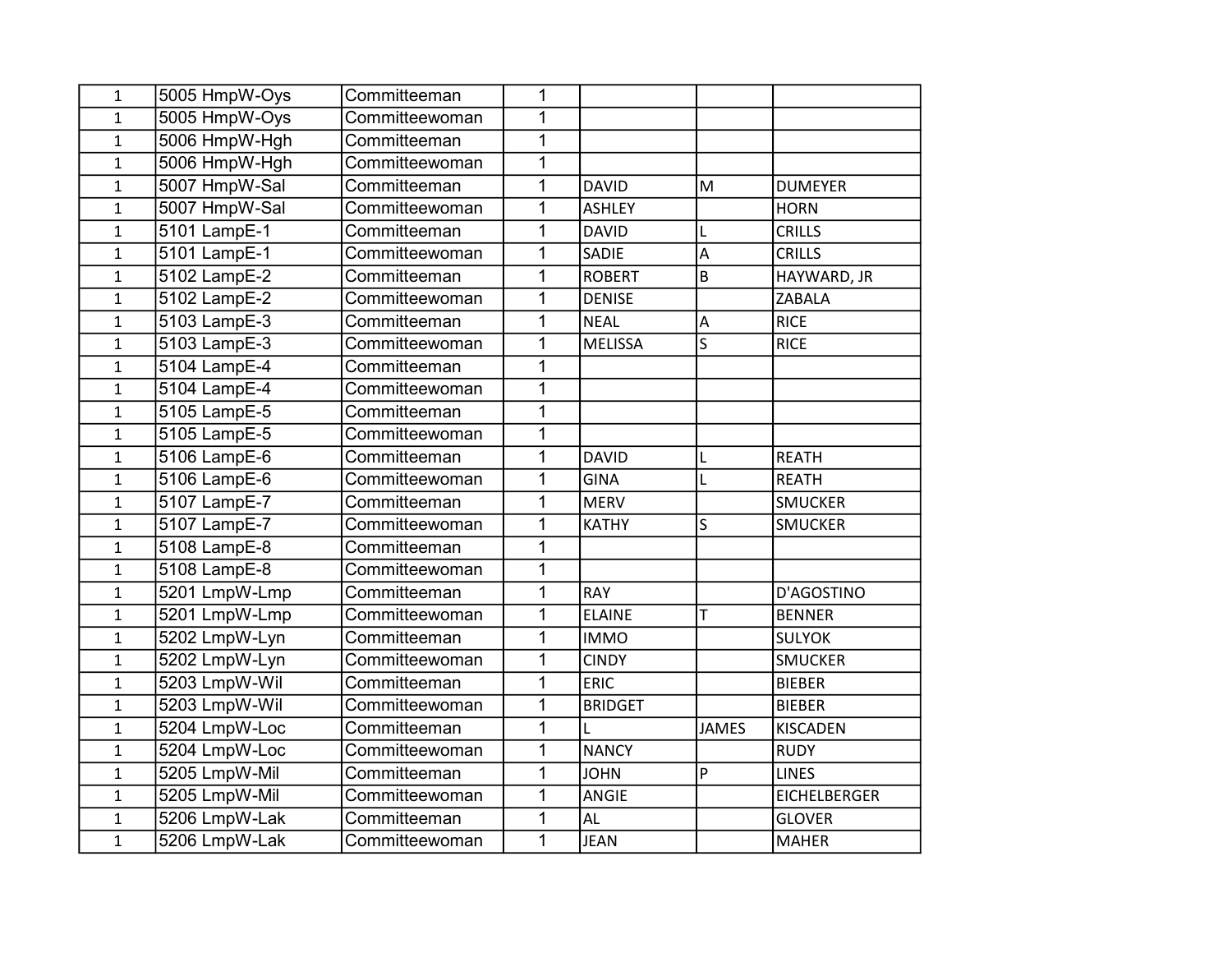| $\mathbf{1}$   | 5207 LmpW-WHi | Committeeman   | $\overline{1}$ | <b>TOM</b>      |                | LIEBERHER       |
|----------------|---------------|----------------|----------------|-----------------|----------------|-----------------|
| $\mathbf{1}$   | 5207 LmpW-WHi | Committeewoman | $\mathbf{1}$   | JANELLE         | T              | LIEBERHER       |
| $\mathbf{1}$   | 5301 LncTwp-1 | Committeeman   | $\mathbf{1}$   | <b>JOEL</b>     |                | <b>VOLPONE</b>  |
| $\mathbf{1}$   | 5301 LncTwp-1 | Committeewoman | $\mathbf{1}$   | <b>VIRGINIA</b> | $\overline{P}$ | MAY             |
| $\mathbf{1}$   | 5302 LncTwp-2 | Committeeman   | $\mathbf 1$    |                 |                |                 |
| $\mathbf 1$    | 5302 LncTwp-2 | Committeewoman | $\overline{1}$ |                 |                |                 |
| $\mathbf{1}$   | 5303 LncTwp-3 | Committeeman   | $\mathbf{1}$   | <b>KURT</b>     |                | <b>DOCK</b>     |
| $\mathbf 1$    | 5303 LncTwp-3 | Committeewoman | $\mathbf 1$    | <b>SANDRA</b>   |                | <b>DOCK</b>     |
| $\mathbf 1$    | 5304 LncTwp-4 | Committeeman   | $\overline{1}$ |                 |                |                 |
| $\mathbf{1}$   | 5304 LncTwp-4 | Committeewoman | $\mathbf{1}$   |                 |                |                 |
| $\mathbf 1$    | 5305 LncTwp-5 | Committeeman   | $\mathbf 1$    | RICHARD         |                | <b>MYERS</b>    |
| $\mathbf{1}$   | 5305 LncTwp-5 | Committeewoman | $\mathbf{1}$   |                 |                |                 |
| $\mathbf 1$    | 5306 LncTwp-6 | Committeeman   | $\mathbf{1}$   | <b>RADAMES</b>  |                | <b>MELENDEZ</b> |
| $\mathbf{1}$   | 5306 LncTwp-6 | Committeewoman | $\overline{1}$ | <b>MARY</b>     |                | <b>ANATER</b>   |
| $\mathbf{1}$   | 5307 LncTwp-7 | Committeeman   | $\overline{1}$ | PAUL            |                | <b>THIBAULT</b> |
| $\mathbf 1$    | 5307 LncTwp-7 | Committeewoman | $\mathbf 1$    | SARAH           | T              | THIBAULT        |
| $\mathbf 1$    | 5308 LncTwp-8 | Committeeman   | $\overline{1}$ | <b>JOSEPH</b>   | $\overline{C}$ | <b>MOHLER</b>   |
| $\mathbf{1}$   | 5308 LncTwp-8 | Committeewoman | $\mathbf{1}$   |                 |                |                 |
| $\mathbf{1}$   | 5309 LncTwp-9 | Committeeman   | $\mathbf{1}$   |                 |                |                 |
| $\mathbf{1}$   | 5309 LncTwp-9 | Committeewoman | $\overline{1}$ | <b>THERESA</b>  | $\overline{A}$ | <b>KLINE</b>    |
| $\mathbf{1}$   | 5400 Leacock  | Committeeman   | $\overline{1}$ |                 |                |                 |
| $\mathbf 1$    | 5400 Leacock  | Committeewoman | $\mathbf{1}$   |                 |                |                 |
| 1              | 5501 LeaU-Bar | Committeeman   | $\mathbf{1}$   |                 |                |                 |
| $\mathbf{1}$   | 5501 LeaU-Bar | Committeewoman | $\overline{1}$ |                 |                |                 |
| $\mathbf{1}$   | 5502 LeaU-Lea | Committeeman   | $\mathbf{1}$   | <b>KEITH</b>    |                | <b>GREINER</b>  |
| $\mathbf{1}$   | 5502 LeaU-Lea | Committeewoman | $\overline{1}$ | <b>JEAN</b>     | M              | <b>RINEER</b>   |
| $\mathbf 1$    | 5503 LeaU-Leo | Committeeman   | $\mathbf 1$    | <b>ERIC</b>     |                | <b>REATH</b>    |
| $\mathbf{1}$   | 5503 LeaU-Leo | Committeewoman | 1              | <b>JENNA</b>    |                | <b>GEESEY</b>   |
| $\mathbf{1}$   | 5600 LitBrit  | Committeeman   | $\mathbf{1}$   |                 |                |                 |
| $\mathbf{1}$   | 5600 LitBrit  | Committeewoman | $\mathbf{1}$   | <b>ELLEN</b>    |                | <b>KING</b>     |
| $\mathbf{1}$   | 5701 ManTwp-1 | Committeeman   | $\overline{1}$ | <b>JERRY</b>    |                | <b>TUECHE</b>   |
| $\mathbf 1$    | 5701 ManTwp-1 | Committeewoman | $\mathbf 1$    | <b>RAVANE</b>   |                | <b>CRISTINO</b> |
| $\overline{2}$ | 5701 ManTwp-1 | Committeewoman | 1              | <b>DUFFY</b>    |                | <b>JOHNSON</b>  |
| $\mathbf{1}$   | 5702 ManTwp-2 | Committeeman   | $\mathbf{1}$   | <b>JON</b>      |                | <b>KABEL</b>    |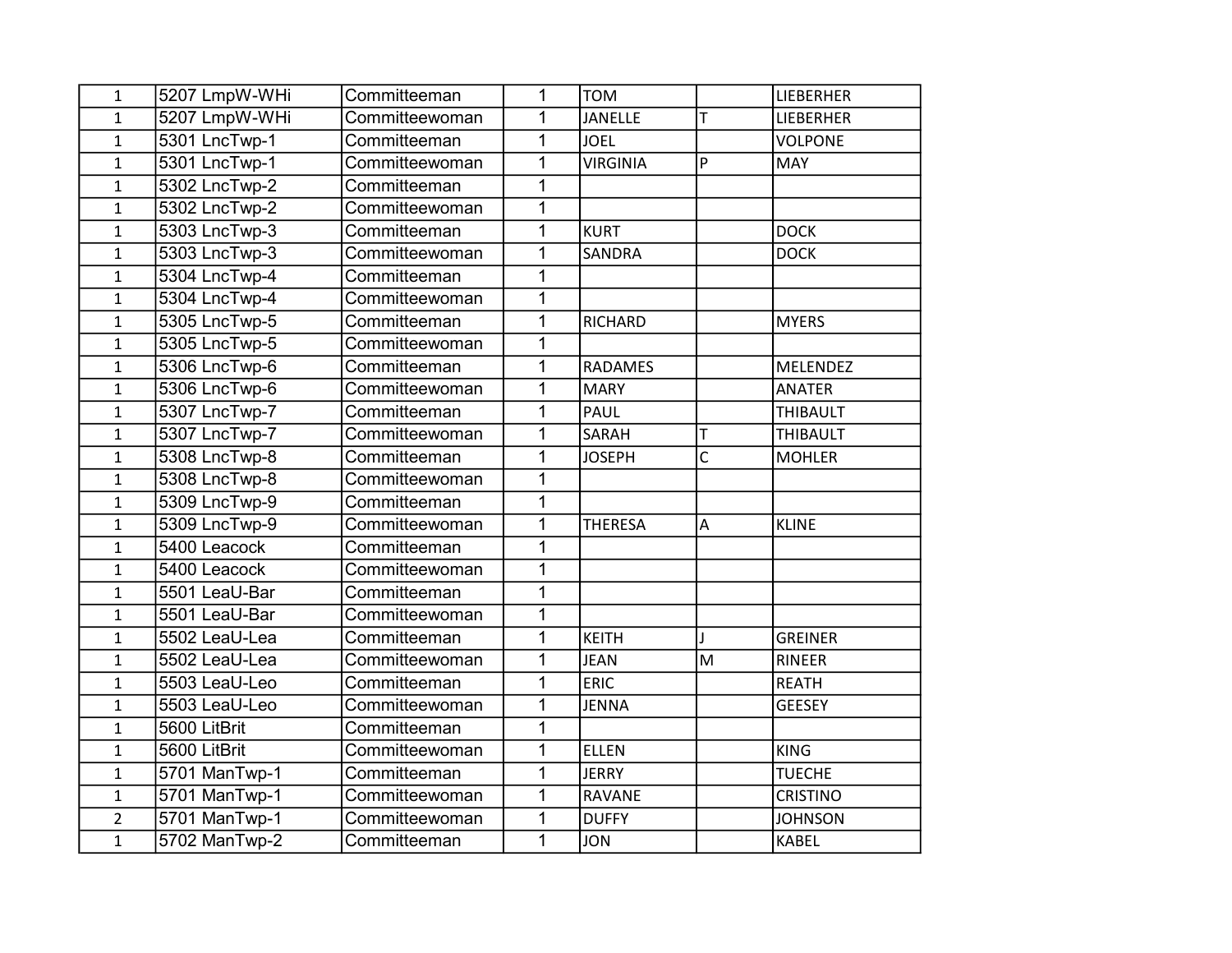| $\mathbf{1}$   | 5702 ManTwp-2 | Committeewoman | 1              | <b>PAULA</b>     |                | <b>LANDIS</b>       |
|----------------|---------------|----------------|----------------|------------------|----------------|---------------------|
| $\overline{2}$ | 5702 ManTwp-2 | Committeewoman | 1              | <b>PATRICIA</b>  |                | <b>KABEL</b>        |
| $\mathbf{1}$   | 5703 ManTwp-3 | Committeeman   | $\overline{1}$ | R                | LARSON         | <b>LUNDQUIST</b>    |
| $\mathbf{1}$   | 5703 ManTwp-3 | Committeewoman | 1              | <b>SARA</b>      |                | <b>IRVINE</b>       |
| $\mathbf{1}$   | 5704 ManTwp-4 | Committeeman   | 1              | <b>NICHOLAS</b>  |                | <b>CAMMAUF</b>      |
| $\mathbf 1$    | 5704 ManTwp-4 | Committeewoman | 1              | <b>ERICA</b>     |                | <b>CAMMAUF</b>      |
| $\mathbf{1}$   | 5705 ManTwp-5 | Committeeman   | 1              | RANDALL          |                | <b>WEAVER</b>       |
| $\mathbf{1}$   | 5705 ManTwp-5 | Committeewoman | $\overline{1}$ | <b>APRIL</b>     |                | <b>WEAVER</b>       |
| $\mathbf{1}$   | 5706 ManTwp-6 | Committeeman   | 1              | <b>THOMAS</b>    | E              | <b>TALBOTT</b>      |
| $\mathbf{1}$   | 5706 ManTwp-6 | Committeewoman | 1              | <b>CHRISTINA</b> | <b>LYNN</b>    | ZERBE               |
| $\mathbf{1}$   | 5707 ManTwp-7 | Committeeman   | 1              | <b>KEVIN</b>     |                | CASEY, JR           |
| $\mathbf{1}$   | 5707 ManTwp-7 | Committeewoman | 1              | <b>MARIANNE</b>  | <b>CLAY</b>    | <b>STRITTMATTER</b> |
| $\mathbf{1}$   | 5708 ManTwp-8 | Committeeman   | 1              |                  |                |                     |
| $\mathbf{1}$   | 5708 ManTwp-8 | Committeewoman | 1              |                  |                |                     |
| $\mathbf{1}$   | 5709 ManTwp-9 | Committeeman   | 1              | <b>CALVIN</b>    | K              | FLURY, JR           |
| $\mathbf{1}$   | 5709 ManTwp-9 | Committeewoman | 1              | F                | <b>JEAN</b>    | FELLENBAUM          |
| $\mathbf{1}$   | 5710 ManTw-10 | Committeeman   | 1              | <b>MICHAEL</b>   |                | <b>RUDISILL</b>     |
| $\mathbf{1}$   | 5710 ManTw-10 | Committeewoman | 1              | <b>JULIE</b>     |                | <b>RUDISILL</b>     |
| $\mathbf{1}$   | 5711 ManTw-11 | Committeeman   | 1              | <b>JOHN</b>      | E              | <b>HENDRIX</b>      |
| $\mathbf{1}$   | 5711 ManTw-11 | Committeewoman | 1              | <b>BETH</b>      | $\overline{H}$ | <b>HENDRIX</b>      |
| $\mathbf{1}$   | 5712 ManTw-12 | Committeeman   | 1              | <b>JOHN</b>      | C              | <b>BEAR</b>         |
| $\mathbf{1}$   | 5712 ManTw-12 | Committeewoman | 1              | <b>STACEY</b>    | <b>MORGAN</b>  | <b>BRUBAKER</b>     |
| $\mathbf{1}$   | 5713 ManTw-13 | Committeeman   | 1              | <b>JOHN</b>      |                | <b>SHIPMAN</b>      |
| $\mathbf{1}$   | 5713 ManTw-13 | Committeewoman | $\overline{1}$ | <b>MARY</b>      | JO             | <b>HUYARD</b>       |
| $\mathbf{1}$   | 5714 ManTw-14 | Committeeman   | 1              |                  |                |                     |
| $\mathbf{1}$   | 5714 ManTw-14 | Committeewoman | 1              | <b>KISHA</b>     |                | <b>JOHNSON</b>      |
| 1              | 5715 ManTw-15 | Committeeman   | 1              |                  |                |                     |
| $\mathbf{1}$   | 5715 ManTw-15 | Committeewoman | 1              |                  |                |                     |
| $\mathbf{1}$   | 5716 ManTw-16 | Committeeman   | 1              | <b>NICHOLAS</b>  | $\mathbf{I}$   | <b>WACHINSKI</b>    |
| $\overline{2}$ | 5716 ManTw-16 | Committeeman   | 1              | <b>WESTON</b>    |                | <b>BALCH</b>        |
| $\mathbf{1}$   | 5716 ManTw-16 | Committeewoman | $\overline{1}$ | SALLY            |                | <b>KRUEGER</b>      |
| $\mathbf{1}$   | 5717 ManTw-17 | Committeeman   | 1              |                  |                |                     |
| $\mathbf{1}$   | 5717 ManTw-17 | Committeewoman | 1              | <b>CHRISTINE</b> | Г              | <b>WILSON</b>       |
| $\mathbf{1}$   | 5718 ManTw-18 | Committeeman   | 1              | <b>KEVIN</b>     |                | LAPP                |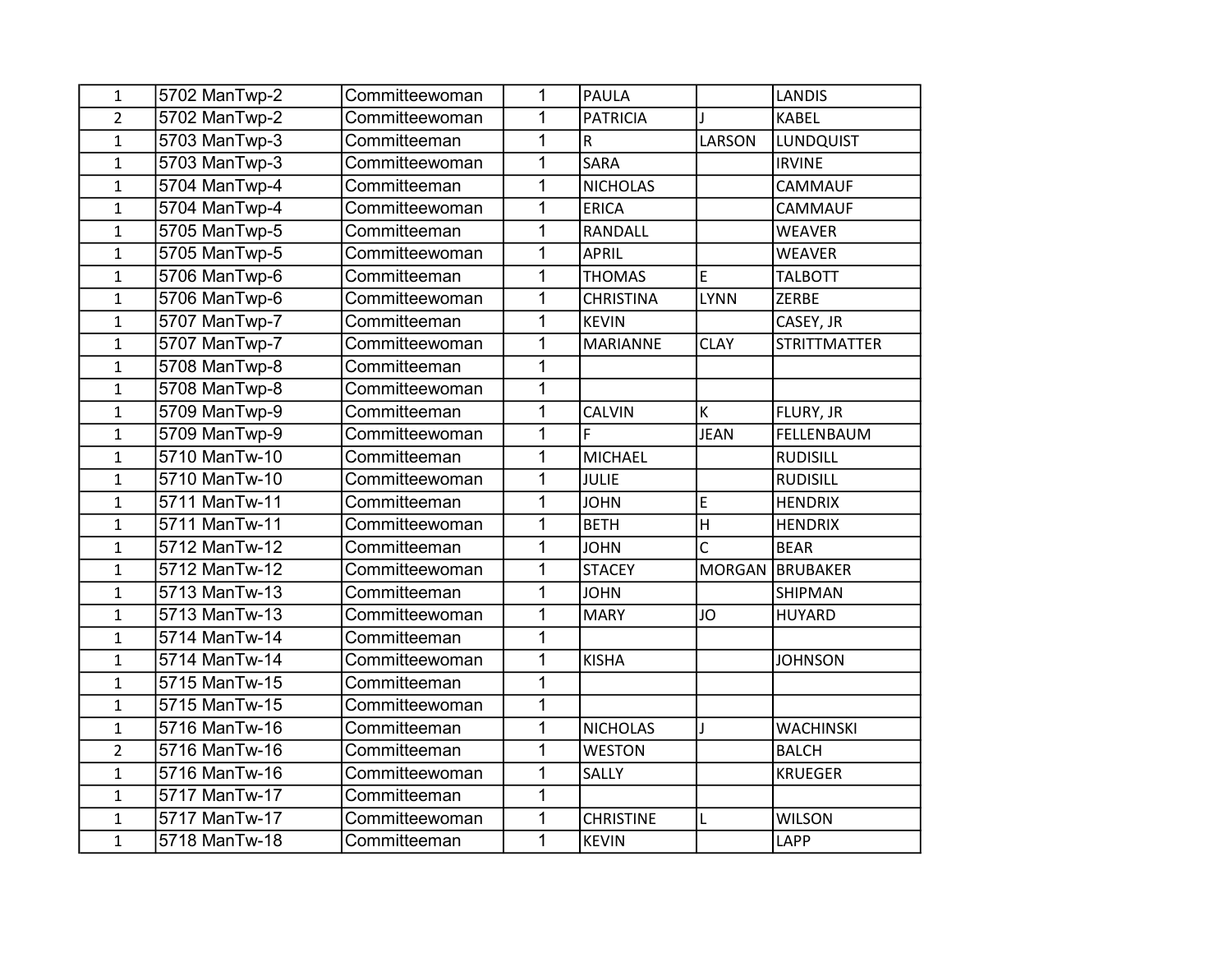| 1            | 5718 ManTw-18 | Committeewoman | 1            | <b>SHERRY</b>           | L                       | LAPP              |
|--------------|---------------|----------------|--------------|-------------------------|-------------------------|-------------------|
| $\mathbf{1}$ | 5719 ManTw-19 | Committeeman   | 1            | <b>DANIEL</b>           |                         | MARTIN            |
| $\mathbf{1}$ | 5719 ManTw-19 | Committeewoman | 1            |                         |                         |                   |
| $\mathbf{1}$ | 5720 ManTw-20 | Committeeman   | 1            | <b>DOUGLAS</b>          | L                       | <b>SCHMUCKLE</b>  |
| $\mathbf{1}$ | 5720 ManTw-20 | Committeewoman | 1            | <b>ANNE</b>             | L                       | <b>COOPER</b>     |
| $\mathbf{1}$ | 5721 ManTw-21 | Committeeman   | 1            | <b>JOSEPH</b>           |                         | <b>LUCIA</b>      |
| $\mathbf{1}$ | 5721 ManTw-21 | Committeewoman | $\mathbf 1$  | SUZANNE                 |                         | ROEHM             |
| $\mathbf{1}$ | 5722 ManTw-22 | Committeeman   | $\mathbf 1$  | <b>NATHAN</b>           |                         | <b>RYBNER</b>     |
| $\mathbf{1}$ | 5722 ManTw-22 | Committeewoman | $\mathbf 1$  | <b>JENNIFER</b>         |                         | <b>ISHLER</b>     |
| $\mathbf{1}$ | 5723 ManTw-23 | Committeeman   | 1            | <b>MARK</b>             |                         | FETTERMAN         |
| $\mathbf{1}$ | 5723 ManTw-23 | Committeewoman | 1            | <b>LISA</b>             | L                       | <b>BUCKWALTER</b> |
| 1            | 5800 Manr-Bth | Committeeman   | 1            | <b>VICTOR</b>           |                         | KNIGHT            |
| $\mathbf{1}$ | 5800 Manr-Bth | Committeewoman | $\mathbf 1$  | <b>MICHELLE</b>         |                         | KNIGHT            |
| $\mathbf{1}$ | 5801 Manr-Ham | Committeeman   | 1            | <b>JUSTIN</b>           |                         | <b>BRIAN</b>      |
| 1            | 5801 Manr-Ham | Committeewoman | 1            | LORI                    |                         | LEAMAN            |
| $\mathbf{1}$ | 5802 Manr-Ind | Committeeman   | 1            | <b>MARK</b>             | A                       | <b>HARRIS</b>     |
| 1            | 5802 Manr-Ind | Committeewoman | 1            | <b>DENISE</b>           | $\overline{\mathsf{R}}$ | <b>HARRIS</b>     |
| $\mathbf{1}$ | 5803 Manr-Lei | Committeeman   | $\mathbf 1$  | <b>JIM</b>              |                         | KECK              |
| $\mathbf{1}$ | 5803 Manr-Lei | Committeewoman | $\mathbf{1}$ | <b>STEPHANIE</b>        |                         | KECK              |
| $\mathbf{1}$ | 5804 Manr-New | Committeeman   | 1            | $\overline{\mathsf{S}}$ | FREDERICHHERR           |                   |
| $\mathbf{1}$ | 5804 Manr-New | Committeewoman | 1            | <b>ELIZABETH</b>        | F                       | <b>BAUDER</b>     |
| 1            | 5805 Manr-Wsh | Committeeman   | 1            | <b>FREDERICK</b>        |                         | <b>BARLEY</b>     |
| $\mathbf{1}$ | 5805 Manr-Wsh | Committeewoman | 1            | <b>CYNTHIA</b>          |                         | <b>BARLEY</b>     |
| 1            | 5806 Manr-WLn | Committeeman   | 1            | <b>MATTHEW</b>          | B                       | <b>REEVER</b>     |
| $\mathbf{1}$ | 5806 Manr-WLn | Committeewoman | 1            |                         |                         |                   |
| $\mathbf{1}$ | 5807 Manr-Est | Committeeman   | $\mathbf 1$  | RICHARD                 |                         | <b>FRERICHS</b>   |
| 1            | 5807 Manr-Est | Committeewoman | 1            | <b>CONNIE</b>           |                         | <b>LEINSTER</b>   |
| $\mathbf{1}$ | 5808 Manr-HMi | Committeeman   | 1            | <b>JEFFREY</b>          |                         | <b>WEINMAN</b>    |
| 1            | 5808 Manr-HMi | Committeewoman | $\mathbf{1}$ | <b>PATRICIA</b>         |                         | <b>BEAR</b>       |
| $\mathbf{1}$ | 5900 Mart-Mar | Committeeman   | $\mathbf{1}$ | <b>KEITH</b>            | <b>EDWARD</b>           | KAUFFMAN          |
| $\mathbf{1}$ | 5900 Mart-Mar | Committeewoman | 1            |                         |                         |                   |
| $\mathbf{1}$ | 5901 Mart-Hol | Committeeman   | $\mathbf 1$  | <b>WAYNE</b>            | $\mathsf F$             | MURRAY            |
| 1            | 5901 Mart-Hol | Committeewoman | $\mathbf{1}$ | AMBER                   | L                       | <b>MARTIN</b>     |
| $\mathbf{1}$ | 6001 MtJy-Mil | Committeeman   | $\mathbf{1}$ |                         |                         |                   |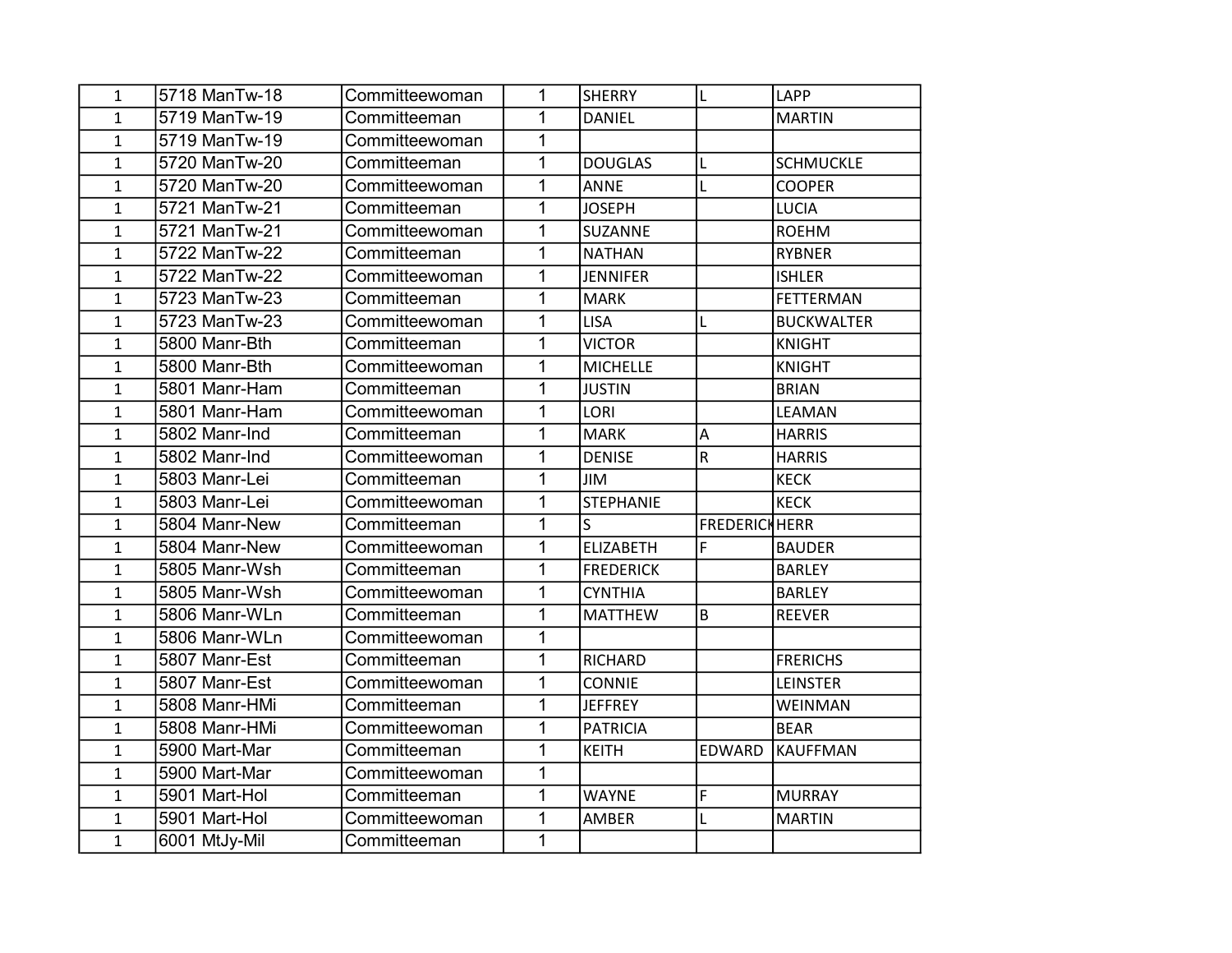| $\mathbf{1}$   | 6001 MtJy-Mil | Committeewoman | 1              |                |              |                  |
|----------------|---------------|----------------|----------------|----------------|--------------|------------------|
| $\mathbf{1}$   | 6002 MtJy-Fai | Committeeman   | 1              | <b>JOEL</b>    |              | <b>KOSER</b>     |
| $\mathbf{1}$   | 6002 MtJy-Fai | Committeewoman | $\mathbf 1$    | <b>MARIAN</b>  |              | <b>NOLL</b>      |
| $\mathbf{1}$   | 6003 MtJy-Clv | Committeeman   | 1              | <b>TYSON</b>   |              | <b>WOODS</b>     |
| $\overline{2}$ | 6003 MtJy-Clv | Committeeman   | $\overline{1}$ | <b>KYLE</b>    |              | <b>SCHAEFFER</b> |
| $\mathbf{1}$   | 6003 MtJy-Clv | Committeewoman | 1              | <b>NICKY</b>   |              | <b>WOODS</b>     |
| $\mathbf{1}$   | 6004 MtJy-Her | Committeeman   | 1              | <b>PAUL</b>    | T            | MUMMAU, JR       |
| $\mathbf{1}$   | 6004 MtJy-Her | Committeewoman | $\mathbf 1$    | <b>DONNA</b>   |              | <b>COBLE</b>     |
| $\overline{2}$ | 6004 MtJy-Her | Committeewoman | $\mathbf 1$    | <b>EMILY</b>   | <b>EPLER</b> | <b>HACKMAN</b>   |
| $\mathbf{1}$   | 6100 Paradise | Committeeman   | $\overline{1}$ | <b>ADAM</b>    |              | <b>BILLS</b>     |
| $\mathbf{1}$   | 6100 Paradise | Committeewoman | 1              | <b>TRACY</b>   | L            | <b>WETTIG</b>    |
| $\mathbf{1}$   | 6201 Penn-Jun | Committeeman   | 1              | LONNEL         | $\mathbf{I}$ | <b>SWARR</b>     |
| $\mathbf{1}$   | 6201 Penn-Jun | Committeewoman | $\mathbf{1}$   | CARRIE         |              | <b>SWARR</b>     |
| $\mathbf{1}$   | 6202 Penn-SPn | Committeeman   | $\overline{1}$ |                |              |                  |
| $\mathbf{1}$   | 6202 Penn-SPn | Committeewoman | 1              |                |              |                  |
| $\mathbf{1}$   | 6203 Penn-Pnr | Committeeman   | 1              | <b>THOMAS</b>  |              | <b>WALSH</b>     |
| $\mathbf{1}$   | 6203 Penn-Pnr | Committeewoman | 1              | <b>LORETTA</b> | J            | RADANOVIC        |
| $\mathbf{1}$   | 6300 Peque-WW | Committeeman   | $\mathbf 1$    | <b>FRANK</b>   |              | CAZILLO          |
| $\mathbf{1}$   | 6300 Peque-WW | Committeewoman | 1              | <b>DEBRA</b>   | L            | REIDENBACH       |
| $\mathbf{1}$   | 6301 Peque-ND | Committeeman   | 1              | <b>WYATT</b>   | B            | LEDMAN           |
| $\mathbf{1}$   | 6301 Peque-ND | Committeewoman | 1              | <b>BETH</b>    |              | <b>NOVAK</b>     |
| $\mathbf{1}$   | 6400 Prvidn-E | Committeeman   | 1              | <b>JOHN</b>    |              | <b>SCHROEDER</b> |
| $\mathbf{1}$   | 6400 Prvidn-E | Committeewoman | 1              | LORI           |              | <b>CROSSEN</b>   |
| $\mathbf{1}$   | 6401 Prvidn-W | Committeeman   | $\mathbf 1$    | <b>RICHARD</b> |              | <b>BUCK</b>      |
| $\mathbf{1}$   | 6401 Prvidn-W | Committeewoman | 1              | CAITLIN        |              | <b>BLAZIER</b>   |
| $\mathbf{1}$   | 6501 Rapho-SH | Committeeman   | 1              | <b>TIMOTHY</b> |              | <b>RYAN</b>      |
| $\mathbf{1}$   | 6501 Rapho-SH | Committeewoman | 1              | <b>TINA</b>    | MUMMAL       | JDAGEN           |
| $\mathbf{1}$   | 6502 Raph-ETI | Committeeman   | 1              | <b>ROBERT</b>  | D            | <b>KETTERING</b> |
| $\mathbf{1}$   | 6502 Raph-ETI | Committeewoman | $\mathbf 1$    | <b>NANCY</b>   |              | SPROWLS          |
| $\mathbf{1}$   | 6503 Rapho-US | Committeeman   | 1              |                |              |                  |
| $\mathbf{1}$   | 6503 Rapho-US | Committeewoman | $\overline{1}$ | SARA           |              | <b>SHENK</b>     |
| $\mathbf{1}$   | 6504 Rap-ETII | Committeeman   | 1              | <b>MICHAEL</b> |              | <b>HESS</b>      |
| $\mathbf{1}$   | 6504 Rap-ETII | Committeewoman | 1              | <b>ANN</b>     | M            | <b>HESS</b>      |
| $\mathbf{1}$   | 6505 Rapho-WC | Committeeman   | $\mathbf 1$    |                |              |                  |